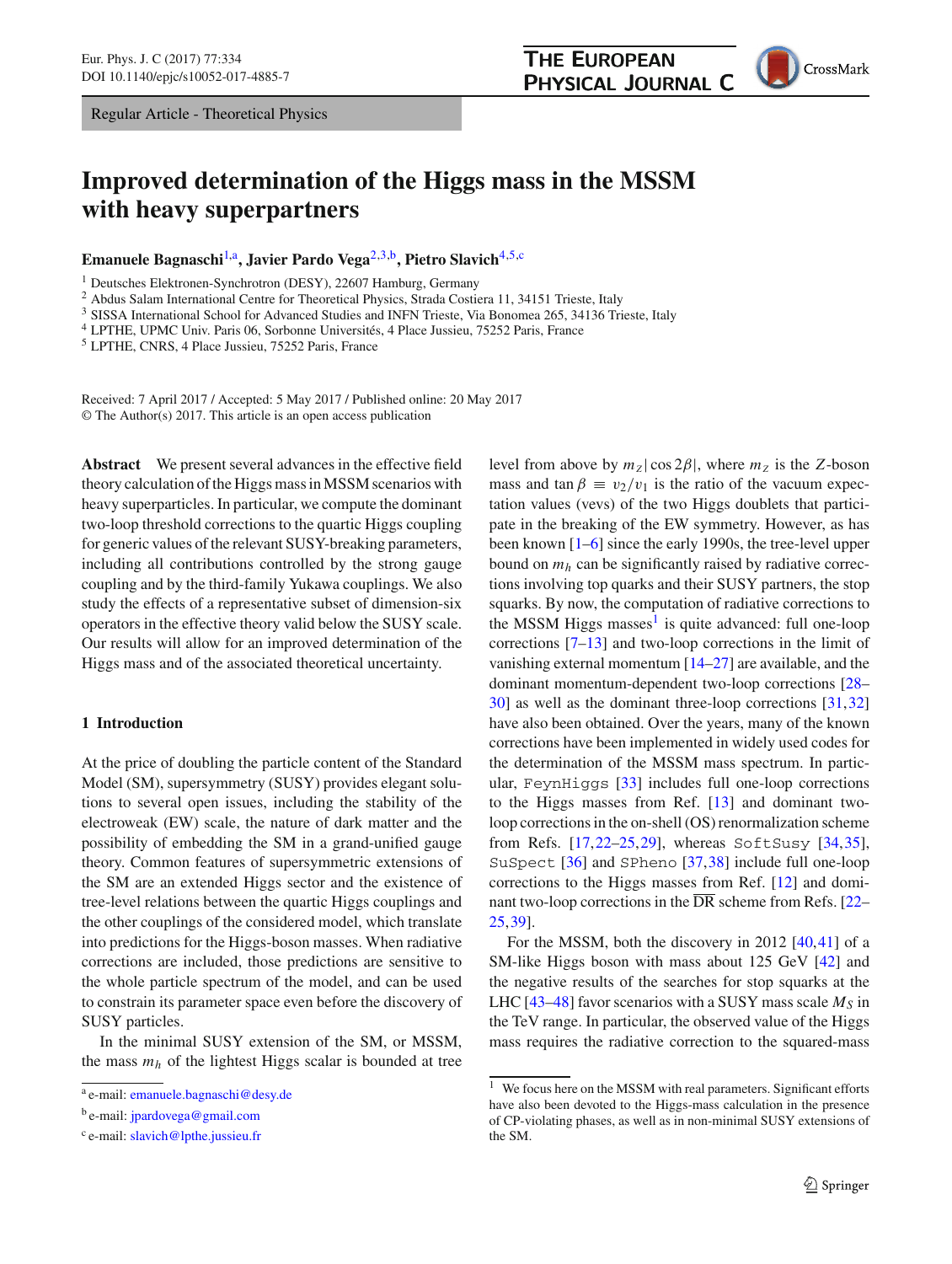parameter,  $\Delta m_h^2$ , to be at least as large as its tree-level value: if the stops are heavy enough, this can be realized via the dominant top/stop contributions, which are controlled by the top Yukawa coupling,  $g_t \sim \mathcal{O}(1)$ , and are enhanced by logarithms of the ratio between the stop and top masses. A further increase in  $\Delta m_h^2$  can be obtained if the left–right stop mixing parameter  $X_t$  is about twice the average stop mass. Roughly speaking, for tan  $\beta$  large enough to almost saturate the treelevel bound on the lightest-scalar mass,  $m_h \approx 125 \text{ GeV}$ requires the average stop mass to be somewhere around 1 TeV for the "maximal" (i.e., most favorable) value of  $X_t$ , and above 10 TeV for vanishing  $X_t$ . However, when the SUSY scale is significantly larger than the EW scale, fixed-order calculations of  $m_h$  such as the ones implemented in the codes mentioned above may become inadequate, because radiative corrections of order *n* in the loop expansion contain terms enhanced by as much as  $\ln^{n}(M_{S}/m_{t})$ –where we take the top mass as a proxy for the EW scale. Indeed, a possible symptom of such heavy-SUSY malaise is the fact that, in scenarios with TeV-scale stop masses and large stop mixing, the spread in the predictions of those codes for  $m_h$  exceeds the theoretical accuracy of their (largely equivalent) two-loop calculations, which was estimated in the early 2000s to be about 3 GeV [\[49,](#page-16-22)[50\]](#page-17-0) in what were then considered natural regions of the MSSM parameter space.

In the presence of a significant hierarchy between the SUSY scale and the EW scale, the computation of the Higgs mass needs to be reorganized in an effective field theory (EFT) approach: the heavy particles are integrated out at the scale  $M<sub>S</sub>$ , where they only affect the matching conditions for the couplings of the EFT valid below  $M<sub>S</sub>$ ; the appropriate renormalization-group equations (RGEs) are then used to evolve those couplings between the SUSY scale and the EW scale, where the running couplings are related to physical observables such as the Higgs-boson mass and the masses of gauge bosons and fermions. In this approach, the computation is free of large logarithmic terms both at the SUSY scale and at the EW scale, while the effect of those terms is accounted for to all orders in the loop expansion by the evolution of the couplings between the two scales. More precisely, large corrections can be resummed to the (next-to)*n*leading-logarithmic (N*n*LL) order by means of *n*-loop calculations at the SUSY and EW scales combined with  $(n+1)$ loop RGEs. On the other hand, the common procedure of matching the MSSM to a renormalizable EFT – such as the plain SM – in the unbroken phase of the EW symmetry amounts to neglecting corrections suppressed by powers of  $v^2/M_S^2$ , where we denote by v the vev of a SM-like Higgs scalar. Those corrections can in fact be mapped to the effect of non-renormalizable, higher-dimensional operators in the EFT Lagrangian.

The EFT approach to the computation of the MSSM Higgs mass dates back to the early 1990s [\[51](#page-17-1)[–53](#page-17-2)]. Over the years, it has also been exploited to determine analytically the coefficients of the logarithmic terms in  $\Delta m_h^2$  at one [\[54](#page-17-3)], two [\[55](#page-17-4)[–58\]](#page-17-5) and even three [\[49](#page-16-22)[,59](#page-17-6)] loops, by solving perturbatively the appropriate systems of boundary conditions and RGEs. However, when the focus was on "natural" scenarios with SUSY masses of a few hundred GeV, the omission of  $O(v^2/M_S^2)$  terms limited the accuracy of the EFT approach, and the effect of the resummation of logarithmic corrections was not deemed important enough to justify abandoning the fixed-order calculations of the Higgs mass in favor of a complicated EFT set-up with higher-dimensional operators[.2](#page-1-0) More recently, an interest in "unnatural" scenarios such as split SUSY [\[61](#page-17-7)[,62](#page-17-8)] and high-scale SUSY (see, e.g., Ref. [\[63\]](#page-17-9)), and then the LHC results pushing the expectations for the SUSY scale into the TeV range, have brought the EFT approach back into fashion. On the one hand, in Ref. [\[64\]](#page-17-10) the authors of FeynHiggs combined the fixedorder calculation of *mh* implemented in their code with a resummation of the LL and NLL terms controlled exclusively by *gt* and by the strong gauge coupling *g*3. On the other hand, three papers [\[65](#page-17-11)[–67](#page-17-12)] presented updates of the traditional EFT calculation: the use of the state-of-the-art results collected in Ref. [\[68\]](#page-17-13) for the SM part (i.e., three-loop RGEs and two-loop EW-scale matching conditions), together with the full one-loop and partial two-loop matching conditions at the SUSY scale, allow for a full NLL and partial NNLL resummation of the logarithmic corrections. $3$  Several public codes for the EFT calculation of the Higgs mass in the MSSM with heavy SUSY have also been released: SusyHD [\[69\]](#page-17-14), based on Ref. [\[67](#page-17-12)]; MhEFT [\[70\]](#page-17-15), based on Refs. [\[65](#page-17-11)[,71](#page-17-16)] and covering as well scenarios with a light two-Higgs-doublet model (THDM); HSSUSY [\[72](#page-17-17)[,73](#page-17-18)], a module of FlexibleSUSY [\[74\]](#page-17-19) with the same essential features as the original SusyHD; FlexibleEFTHiggs [\[72](#page-17-17)[,73](#page-17-18)], which combines a full one-loop computation of *mh* with a LL resummation of the logarithmic corrections; finally, an EFT approach similar to the one of Ref. [\[73\]](#page-17-18) was recently implemented in SPheno/SARAH [\[75](#page-17-20)].

In MSSM scenarios with stop masses of several TeV, where the effects of  $O(v^2/M_S^2)$  can be safely neglected, the theoretical uncertainty of the EFT prediction for the Higgs mass stems from missing terms of higher orders in the loop expansion, both in the calculation of the matching conditions at the SUSY scale and in the SM part of the calculation. In Refs. [\[66](#page-17-21)[,67](#page-17-12)] such uncertainty was estimated to be at most 1 GeV in a simplified MSSM scenario with degenerate SUSY masses of 10 TeV,  $tan \beta = 20$  and vanishing  $X_t$ , where  $m_h \approx 123.5$  GeV. In such scenario, the

<span id="page-1-0"></span><sup>&</sup>lt;sup>2</sup> See, however, Ref.  $[60]$  $[60]$  for the effect of dimension-six operators in a scenario with only one light stop.

<span id="page-1-1"></span> $3$  Refs. [\[64](#page-17-10)[,65\]](#page-17-11) also obtained analytic results for the coefficients of logarithmic terms in  $\Delta m_h^2$  beyond three loops.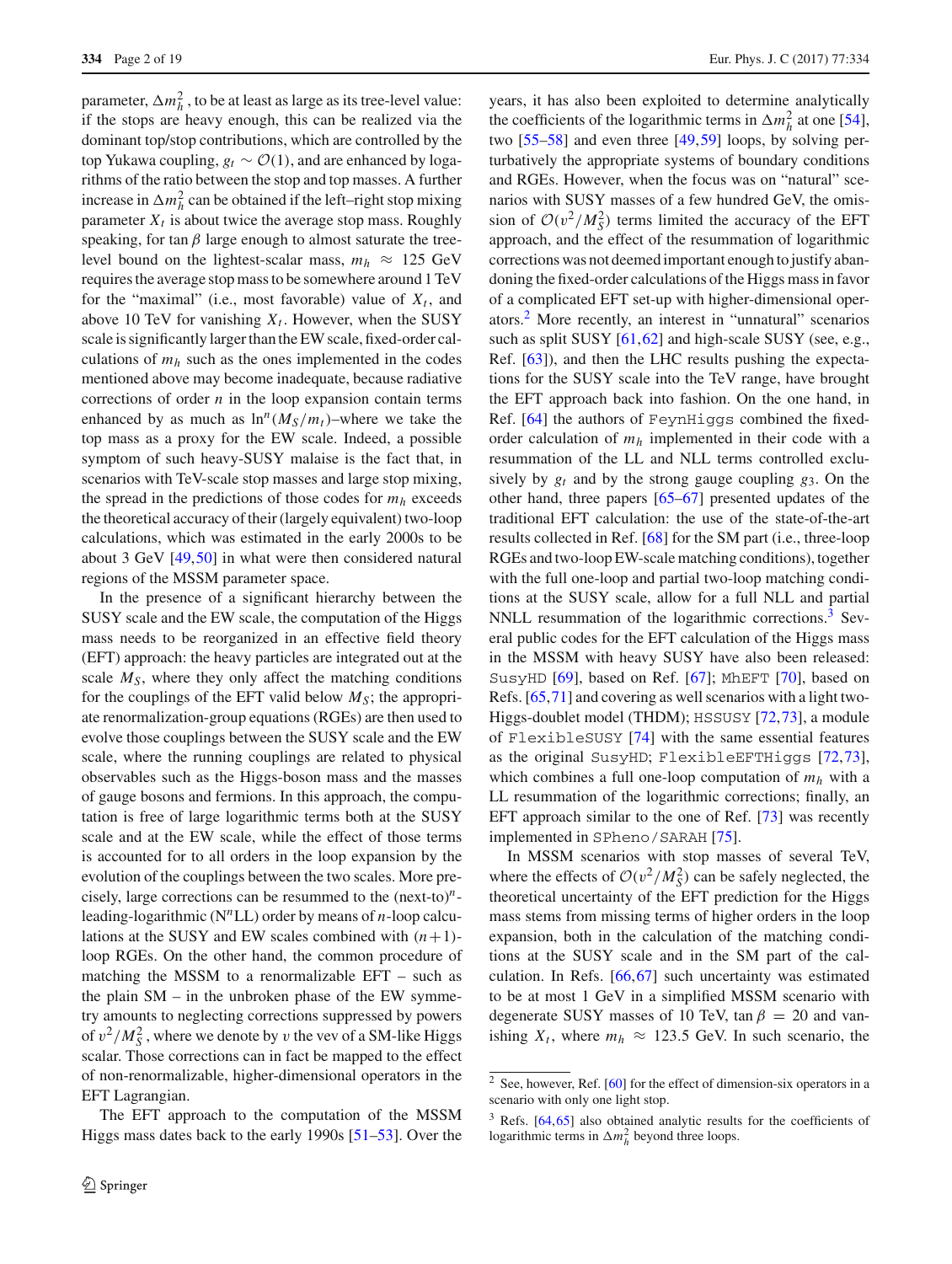prediction for *mh* of the "hybrid" (i.e., fixed-order+partial NLL) calculation of Ref. [\[64](#page-17-10)] was about 3 GeV higher, well outside the theoretical uncertainty of the EFT result. In Refs. [\[67](#page-17-12)[,71](#page-17-16)] it was suggested that most of the discrepancy came from the determination of the coupling  $g_t$  used in the resummation procedure, for which Ref. [\[64](#page-17-10)] omitted one-loop EW and two-loop QCD effects, consistently with the accuracy of the  $m_h$  calculation in that paper. Those effects were later included in FeynHiggs, which now also allows for a full NLL and partial NNLL resummation of the logarithmic corrections [\[76](#page-17-23)]. In the simplified MSSM scenario mentioned above, the refinements in the resummation procedure of FeynHiggs reduce the discrepancy with the EFT prediction for *mh* to a few hundred MeV.

As mentioned earlier, MSSM scenarios with stop masses below a couple of TeV and large stop mixing – which are definitely more interesting from the point of view of LHC phenomenology – suffer from even larger spreads in the predictions of different codes for *mh*. For example, in a benchmark point with degenerate SUSY masses of 1 TeV, tan  $\beta = 20$ , and  $X_t$  varied so as to maximize  $m_h$ , the EFT calculation finds  $m_h^{\text{max}} \approx 123$  GeV, whereas SoftSusy, SuSpect and SPheno – which implement the same corrections to the Higgs masses, but differ in the determination of the running couplings – find  $m_h^{\text{max}} \approx 124.5 - 126.5$  GeV, and the latest version of FeynHiggs [\[77\]](#page-17-24) finds  $m_h^{\text{max}} \approx 126 - 128 \text{ GeV}$ (depending on the code's settings). However, in this case the comparison between the EFT prediction for  $m_h$  and the various fixed-order (or hybrid) predictions is less straightforward than in scenarios with multi-TeV stop masses, because there is no obvious argument to favor one calculational approach over the others: the  $O(v^2/M_S^2)$  terms might or might not be negligible, and the logarithmic corrections might or might not be important enough to mandate their resummation. For all approaches, this unsatisfactory situation points to two urgent needs: first, to improve the calculation of *mh* with the inclusion of higher-order effects; second, to provide a better estimate of the theoretical uncertainty, tailored to the "difficult" region of the parameter space with stop masses about 1–2 TeV.

In this paper we take several steps towards an improved EFT determination of the Higgs mass in the MSSM with heavy superpartners. In particular, in Sect. [2](#page-2-0) we compute the two-loop,  $O(g_t^6)$  contribution to the SUSY-scale matching condition for the quartic Higgs coupling – which was previously known only in simplified scenarios [\[21,](#page-16-23)[65](#page-17-11)[,67](#page-17-12)] – allowing for generic values of all the relevant SUSY-breaking parameters. We also include the two-loop contributions controlled by the bottom and tau Yukawa couplings, addressing some subtleties related to the presence of potentially large tan  $\beta$ -enhanced corrections. Our new results bring the matching condition for the quartic Higgs coupling to the same level, in terms of an expansion in coupling constants, as the twoloop Higgs-mass calculations in SoftSusy, SuSpect and SPheno. In Sect. [3](#page-7-0) we study instead the effects of a representative subset of dimension-six operators in the EFT. We obtain both an improvement in our prediction for *mh* in scenarios with stop masses about 1–2 TeV and a morerealistic estimate of the theoretical uncertainty associated to  $O(v^2/M_S^2)$  effects. The results presented in this paper have been implemented in modified versions of the codes SusyHD [\[69](#page-17-14)] and HSSUSY [\[72](#page-17-17)]. All the analytic formulas that proved too lengthy to be printed here are available upon request in electronic form.

#### <span id="page-2-0"></span>**2 Two-loop matching of the quartic Higgs coupling**

In this section we describe our calculation of the two-loop matching condition for the quartic Higgs coupling. We consider a set-up in which all SUSY particles as well as a linear combination of the two Higgs doublets of the MSSM are integrated out at a common renormalization scale  $Q \approx M_S$ , so that the EFT valid below the matching scale is just the SM. Using the conventions outlined in Sect. [2](#page-2-0) of Ref. [\[66](#page-17-21)], the two-loop matching condition for the quartic coupling of the SM-like Higgs doublet *H* takes the form

<span id="page-2-2"></span>
$$
\lambda(Q) = \frac{1}{4} \left[ g^2(Q) + g'^2(Q) \right] \cos^2 2\beta + \Delta \lambda^{1\ell} + \Delta \lambda^{2\ell}, \tag{1}
$$

where *g* and  $g'$  are the EW gauge couplings,  $\beta$  can be interpreted as the angle that rotates the two original MSSM doublets into a light doublet *H* and a massive doublet *A*, and  $\Delta \lambda^{n\ell}$  is the *n*-loop threshold correction to the quartic coupling arising from integrating out the heavy particles at the scale  $M_S$ . The contributions to  $\Delta \lambda^{1\ell}$  controlled by the EW gauge couplings and by the top Yukawa coupling, for generic values of all SUSY parameters, were given in Ref. [\[66](#page-17-21)], completing and correcting earlier results of Refs. [\[78](#page-17-25)[,79](#page-17-26)]. For completeness, we report in the appendix the full result for the one-loop contributions of heavy scalars, including also terms controlled by the bottom and tau Yukawa couplings. However, the only one-loop contributions relevant to our computation of the two-loop threshold correction, where we will consider the "gaugeless" limit  $g = g' = 0$ , are those proportional to the fourth power of a third-family Yukawa coupling, which read

<span id="page-2-1"></span>
$$
\Delta \lambda^{g_f^4} = \sum_{f=t,b,\tau} \frac{\hat{g}_f^4 N_c^f}{(4\pi)^2}
$$

$$
\times \left\{ \ln \frac{m_{\tilde{f}_L}^2 m_{\tilde{f}_R}^2}{Q^4} + 2 \widetilde{X}_f \left[ \widetilde{F}_1(x_f) - \frac{\widetilde{X}_f}{12} \widetilde{F}_2(x_f) \right] \right\}, \tag{2}
$$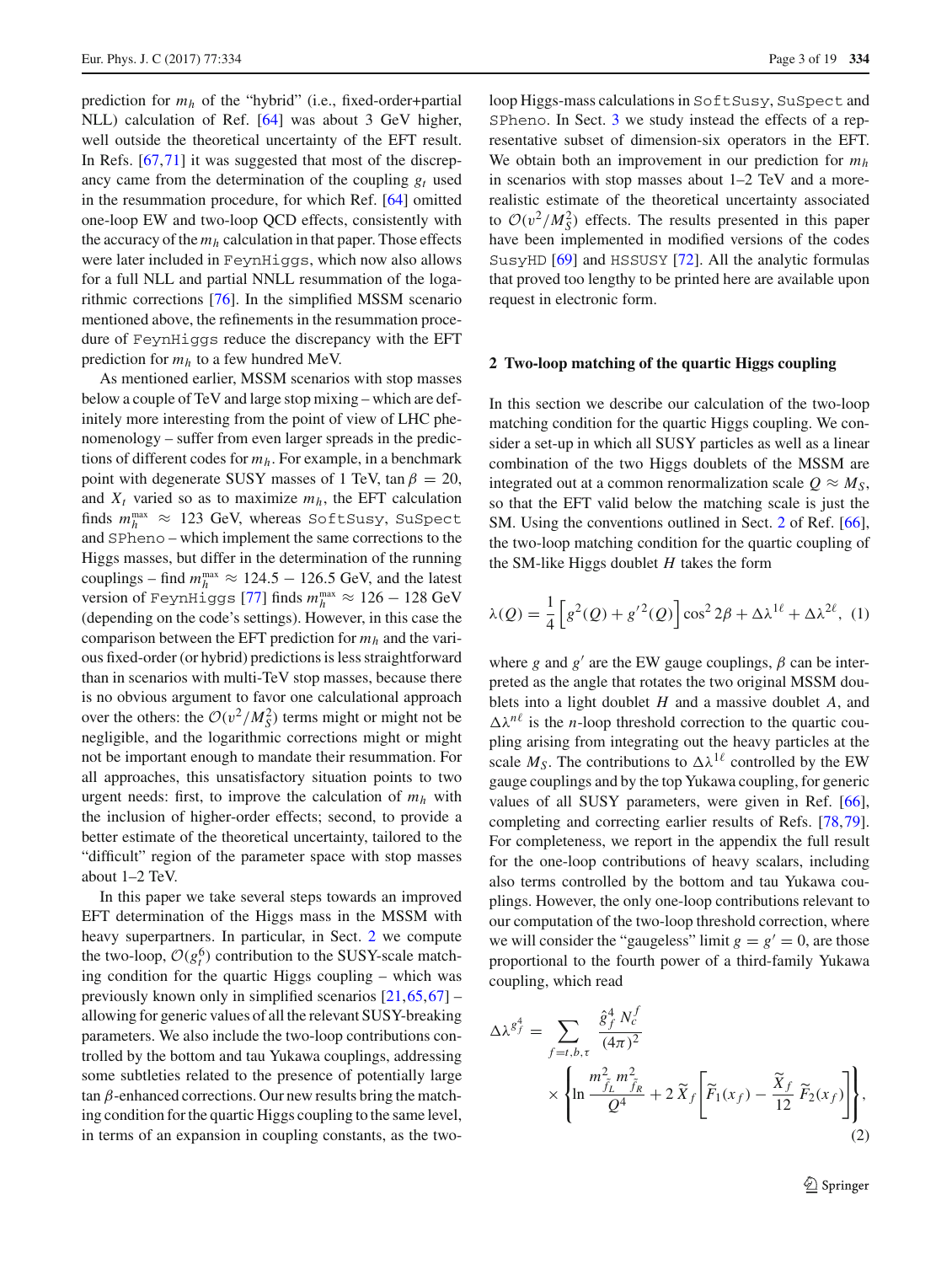where by  $\hat{g}_f$  we denote SM-like Yukawa couplings,  $\frac{4}{3}$  $\frac{4}{3}$  $\frac{4}{3}$  related to their MSSM counterparts  $\hat{y}_f$  by  $\hat{g}_t = \hat{y}_t \sin \beta$ ,  $\hat{g}_b$  =  $\hat{y}_b$  cos  $\beta$  and  $\hat{g}_\tau = \hat{y}_\tau \cos \beta$ . Moreover, for each fermion species  $f: N_c^f$  is the number of colors;  $(m_{\tilde{f}_L}, m_{\tilde{f}_R})$  are the soft SUSY-breaking sfermion masses, i.e.  $(m_{Q_3}, m_{U_3})$ ,  $(m_{Q_3}, m_{D_3})$  and  $(m_{L_3}, m_{E_3})$  for stops, sbottoms and staus, respectively;  $\widetilde{X}_f = X_f^2 / (m_{\tilde{f}_L} m_{\tilde{f}_R})$ , where  $X_f = A_f - \mu r_f$ ,  $A_f$  is the trilinear soft SUSY-breaking Higgs-sfermion coupling,  $\mu$  is the Higgs-mass term in the MSSM superpotential,  $r_t = \cot \beta$  and  $r_b = r_\tau = \tan \beta$ ;  $x_f = m_{\tilde{f}_L}/m_{\tilde{f}_R}$ ; finally, the loop functions  $F_1$  and  $F_2$  are defined in Appendix A of Ref. [\[66\]](#page-17-21).

For what concerns the two-loop threshold correction  $\Delta \lambda^{2\ell}$ , simplified results for the  $\mathcal{O}(g_t^4 g_3^2)$  and  $\mathcal{O}(g_t^6)$  contributions, valid in the limit  $m_{Q_3} = m_{U_3} = m_A = m_{\tilde{g}} \equiv$  $M<sub>S</sub>$  (where  $m<sub>A</sub>$  is the mass of the heavy Higgs doublet and  $m_{\tilde{g}}$  is the gluino mass), were made available as far back as in Ref. [\[21\]](#page-16-23). Among the recent EFT analyses, Refs. [\[66](#page-17-21),[67\]](#page-17-12) obtained formulas for the  $O(g_t^4 g_3^2)$  contributions valid for arbitrary values of all the relevant SUSYbreaking parameters. The  $\mathcal{O}(g_t^6)$  contributions, on the other hand, were neglected in Ref. [\[66](#page-17-21)], while they were included in Refs. [\[65](#page-17-11)[,67](#page-17-12)] only through simplified formulas derived from those of Ref. [\[21](#page-16-23)]. In this paper we extend the calculations of Refs. [\[66](#page-17-21)[,67](#page-17-12)] to obtain all contributions to  $\Delta \lambda^{2\ell}$  controlled only by the third-family Yukawa couplings, again for arbitrary values of all the relevant SUSY-breaking parameters. Besides improving our knowledge of the  $O(g_t^6)$  contributions from two-loop diagrams involving stops, this allows us to properly account for sbottom and stau contributions that can become relevant at large values of tan  $\beta$ . We also discuss how to obtain the  $\mathcal{O}(g_b^4 g_3^2)$  contributions from the known results for the  $O(g_t^4 g_3^2)$  ones. Altogether, our results amount to a complete determination of  $\Delta \lambda^{2\ell}$  in the limit of vanishing EW gauge (and first-two-generation Yukawa) couplings.

#### <span id="page-3-4"></span>2.1 Outline of the calculation

The two-loop, Yukawa-induced threshold correction to the quartic Higgs coupling λ at the matching scale *Q* can be expressed as

<span id="page-3-1"></span>
$$
\Delta\lambda^{2\ell} = \frac{1}{2} \left. \frac{\partial^4 \Delta V^{2\ell, \text{ heavy}}}{\partial^2 H^{\dagger} \partial^2 H} \right|_{H=0} + \Delta\lambda^{\text{shift}, f} + \Delta\lambda^{\text{shift}, \tilde{f}},
$$
\n(3)

where by  $\Delta V^{2\ell, \text{ heavy}}$  we denote the contribution to the MSSM scalar potential from two-loop diagrams involving sfermions that interact with themselves, with Higgs doublets or with matter fermions and higgsinos only through the thirdfamily Yukawa couplings, as well as from two-loop diagrams involving only the heavy Higgs doublet and matter fermions. The last two terms in Eq.  $(3)$  contain additional two-loop contributions that will be described below. In the following we will focus on the contributions to  $\Delta \lambda^{2\ell}$  that involve the top and bottom Yukawa couplings, and comment only briefly on the inclusion of the contributions that involve the tau Yukawa coupling, which are in general much smaller. However, we stress that the results that we implemented in SusyHD [\[69\]](#page-17-14) and HSSUSY [\[72\]](#page-17-17) (and that we make available upon request) do include the tau-Yukawa contributions through two loops.

In the gaugeless limit adopted in our calculation, the fielddependent mass spectrum of the particles that enter the relevant two-loop diagrams simplifies considerably: we can approximate the masses of the lightest Higgs scalar and of the would-be Goldstone bosons to zero, and the masses of all components (scalar, pseudoscalar and charged) of the heavy Higgs doublet to  $m_A^2$ ; the charged and neutral components of the two higgsino doublets combine into Dirac spinors with degenerate mass eigenvalues  $|\mu|^2$ ; the tree-level mixing angle in the CP-even sector is just  $\alpha = \beta - \pi/2$ . For the contributions to  $\Delta V^{2\ell}$ , heavy that involve the top and bottom Yukawa couplings, we adapt the results used for the effective-potential calculation of the MSSM Higgs masses in Ref.  $[25]$ <sup>[5](#page-3-2)</sup> To compute the fourth derivative of the effective potential entering Eq. [\(3\)](#page-3-1) we follow the approach outlined in section 2.3 of Ref. [\[66](#page-17-21)]: we express the stop and sbottom masses and mixing angles as functions of field-dependent top and bottom masses,  $m_t = \hat{g}_t |H|$  and  $m_b = \hat{g}_b |H|$ , and obtain

<span id="page-3-3"></span>
$$
\frac{\partial^4 \Delta V^{2\ell, \text{ heavy}}}{\partial^2 H^{\dagger} \partial^2 H} \Big|_{H=0} = \left[ \hat{g}_t^4 \left( 2 V_{tt}^{(2)} + 4 m_t^2 V_{ttt}^{(3)} + m_t^4 V_{tttt}^{(4)} \right) \right. \\
\left. + \hat{g}_t^2 \hat{g}_b^2 \left( 2 V_{tb}^{(2)} + 12 m_t^2 V_{ttb}^{(3)} \right. \\
\left. + 4 m_t^4 V_{tttb}^{(4)} + 3 m_t^2 m_b^2 V_{ttbb}^{(4)} \right) \right]_{m_t, m_b \to 0} \\
+ \left[ t \longleftrightarrow b \right], \tag{4}
$$

where the term in the last line is obtained from the terms in the first three lines by swapping top and bottom, and we used the shortcuts

<span id="page-3-5"></span>
$$
V_{q_1...q_k}^{(k)} = \frac{\mathrm{d}^k \Delta V^{2\ell, \text{ heavy}}}{\mathrm{d} m_{q_1}^2 \dots \mathrm{d} m_{q_k}^2}.
$$
 (5)

<span id="page-3-0"></span><sup>4</sup> Beyond tree level, we must distinguish these couplings from the proper Yukawa couplings of the SM, denoted as  $g_f$ , and specify a renormalization prescription for the angle β.

<span id="page-3-2"></span><sup>5</sup> We compared our result for the top and bottom Yukawa contribution to  $\Delta V^{2\ell, \text{ heavy}}$  with the one obtained by imposing the gaugeless limit and removing the SM-like contribution in Eq. (D.6) of Ref. [\[21\]](#page-16-23). We find agreement except for the overall sign of the next-to-last line of that equation.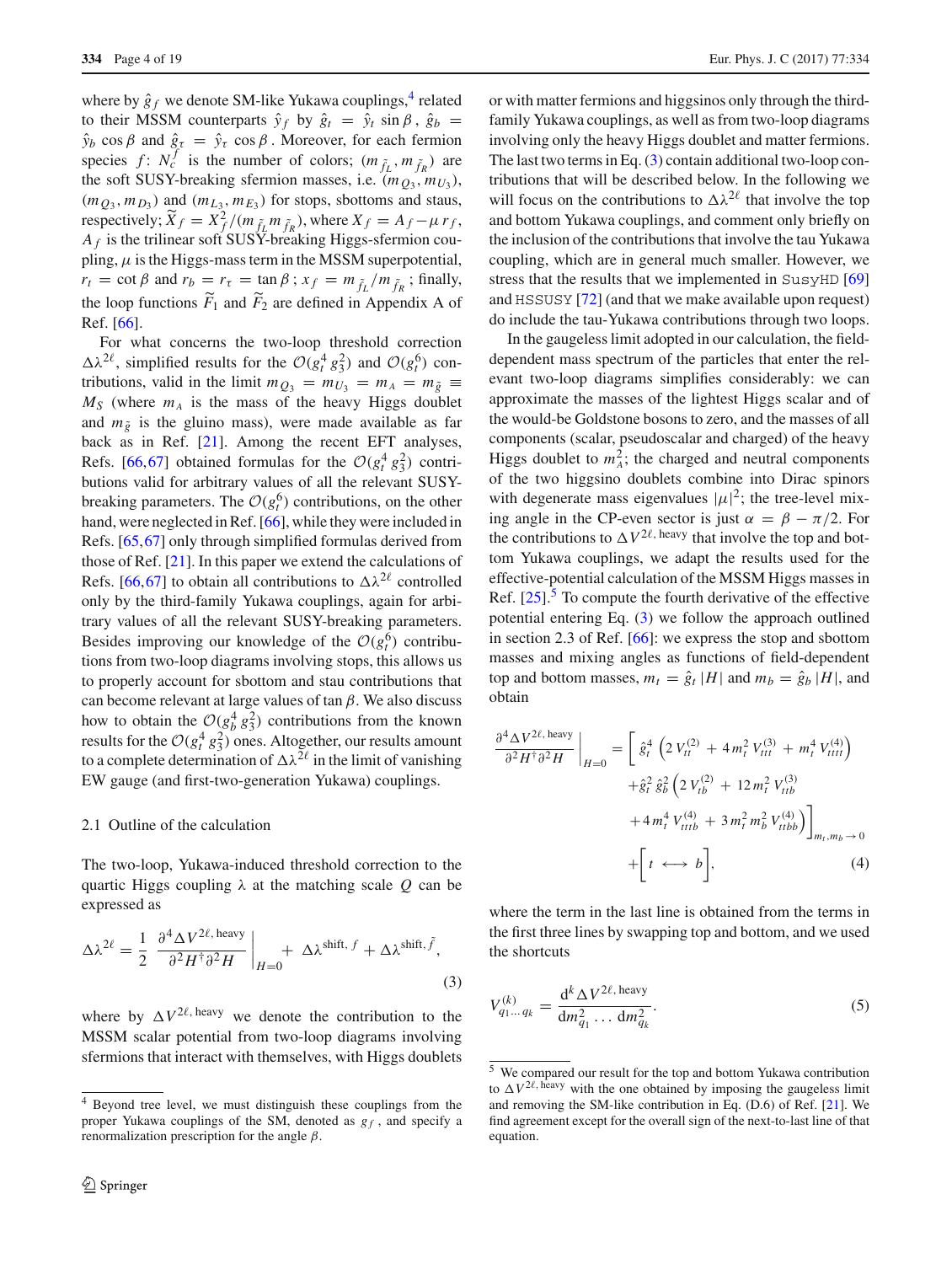The derivatives of the field-dependent stop and sbottom parameters and the limit of vanishing top and bottom masses in Eq. [\(4\)](#page-3-3) are obtained as described in Ref. [\[66\]](#page-17-21). As in the case of the  $O(g_t^4 g_3^2)$  contributions, we find that the fourth derivative of the two-loop effective potential contains terms proportional to  $\ln(m_q^2/Q^2)$ , which would diverge for vanishing quark masses but cancel out against similar terms in the contribution denoted as  $\Delta \lambda^{\text{shift}, f}$  in Eq. [\(3\)](#page-3-1). Indeed, above the matching scale the one-loop contribution to the quartic Higgs coupling from box diagrams with a top or bottom quark,

<span id="page-4-2"></span>
$$
\delta \lambda^{g_q^4, q} = -\sum_{q=t,b} \frac{\hat{g}_q^4 N_c}{(4\pi)^2} \left( 2 \ln \frac{m_q^2}{Q^2} + 3 \right), \tag{6}
$$

is expressed in terms of the MSSM couplings  $\hat{g}_q$ , whereas below the matching scale the same contribution is expressed in terms of the SM couplings  $g_q$ . To properly compute the two-loop, Yukawa-only part of the matching condition for the quartic Higgs coupling, we must re-express the MSSM couplings entering  $\delta \lambda^{g^4_q, q}$  above the matching scale (including those implicit in  $m_q$ ) according to  $\hat{g}_q \rightarrow g_q$  (1 +  $\Delta g_q^{\gamma}$ ), where  $\Delta g_q^{\gamma}$  denotes the terms controlled by the Yukawa couplings in the threshold correction to  $g_q$ . In particular, we find for the top and bottom Yukawa couplings

<span id="page-4-0"></span>
$$
\Delta g_t^{\gamma} = -\frac{\hat{g}_t^2}{(4\pi)^2 \sin^2 \beta} \left[ \frac{3}{4} \ln \frac{\mu^2}{Q^2} + \frac{3}{8} \cos^2 \beta \left( 2 \ln \frac{m_A^2}{Q^2} - 1 \right) \right. \left. + \widetilde{F}_6 \left( \frac{m_{Q_3}}{\mu} \right) + \frac{1}{2} \widetilde{F}_6 \left( \frac{m_{U_3}}{\mu} \right) \right] \left. -\frac{\hat{g}_b^2}{(4\pi)^2 \cos^2 \beta} \left[ \frac{1}{4} \ln \frac{\mu^2}{Q^2} + \frac{1}{8} \sin^2 \beta \left( 2 \ln \frac{m_A^2}{Q^2} - 1 \right) \right. \left. + \cos^2 \beta \left( \ln \frac{m_A^2}{Q^2} - 1 \right) \right. \left. + \frac{1}{2} \widetilde{F}_6 \left( \frac{m_{D_3}}{\mu} \right) \right. \left. + \frac{X_b \cot \beta}{2 \mu} \widetilde{F}_9 \left( \frac{m_{Q_3}}{\mu}, \frac{m_{D_3}}{\mu} \right) \right] - \frac{\delta Z_H^{\tilde{q}}}{2}, \tag{7}
$$

$$
\Delta g_b^{\gamma} = -\frac{\hat{g}_b^2}{(4\pi)^2 \cos^2 \beta} \left[ \frac{3}{4} \ln \frac{\mu^2}{Q^2} + \frac{3}{8} \sin^2 \beta \left( 2 \ln \frac{m_A^2}{Q^2} - 1 \right) \right.\n+ \widetilde{F}_6 \left( \frac{m_{Q_3}}{\mu} \right) + \frac{1}{2} \widetilde{F}_6 \left( \frac{m_{D_3}}{\mu} \right) \right]\n- \frac{\hat{g}_t^2}{(4\pi)^2 \sin^2 \beta} \left[ \frac{1}{4} \ln \frac{\mu^2}{Q^2} + \frac{1}{8} \cos^2 \beta \left( 2 \ln \frac{m_A^2}{Q^2} - 1 \right) \right.\n+ \sin^2 \beta \left( \ln \frac{m_A^2}{Q^2} - 1 \right)\n+ \frac{1}{2} \widetilde{F}_6 \left( \frac{m_{U_3}}{\mu} \right)\n+ \frac{X_t \tan \beta}{2 \mu} \widetilde{F}_9 \left( \frac{m_{Q_3}}{\mu}, \frac{m_{U_3}}{\mu} \right) \right] - \frac{\delta Z_H^{\tilde{q}}}{2}, \tag{8}
$$

<span id="page-4-1"></span>where the last term on the right-hand side of each equation reads, in a notation analogous to the one of Eq. [\(2\)](#page-2-1),

$$
\delta Z_H^{\tilde{q}} = -\sum_{q=t,b} \frac{\hat{g}_q^2 N_c}{(4\pi)^2} \frac{\widetilde{X}_q}{6} \widetilde{F}_5(x_q),\tag{9}
$$

and corresponds to the threshold correction to the light-Higgs WFR arising from squark loops. The loop functions  $F_5$ ,  $F_6$ and  $F_9$  are defined in appendix A of Ref. [\[66](#page-17-21)]. We also remark that Eqs. [\(7\)](#page-4-0)–[\(9\)](#page-4-1) assume that the angle  $\beta$  entering the relations between the SM-like couplings  $\hat{g}_q$  and their MSSM counterparts  $\hat{y}_q$  is renormalized as described in Sect. [2.2](#page-5-0) of Ref. [\[66](#page-17-21)], removing entirely the contributions of the off-diagonal WFR of the Higgs doublets. Combining the effects of the shifts in the Yukawa couplings with the renormalization of the Higgs fields (keeping into account also the field-dependent quark masses in the logarithms) we obtain the total contribution to  $\Delta \lambda^{2\ell}$  arising from the quark-box diagrams of Eq. [\(6\)](#page-4-2),

<span id="page-4-3"></span>
$$
\Delta \lambda^{\text{shift}, f} = -\sum_{q=t,b} \frac{\hat{g}_q^4 N_c}{(4\pi)^2} \left( 2 \ln \frac{m_q^2}{Q^2} + 4 \right) \left( 4 \Delta g_q^Y + 2 \delta Z_H^{\tilde{q}} \right),\tag{10}
$$

which cancels the logarithmic dependence on the quark masses of the derivatives of  $\Delta V^{2\ell}$ , heavy. We checked that the contributions in Eq. [\(4\)](#page-3-3) that involve more than two derivatives of the two-loop effective potential cancel out completely against the shift of the corresponding contributions in the one-loop part – namely, the non-logarithmic term in the right-hand side of Eq. [\(6\)](#page-4-2) – so that the final result for  $\Delta \lambda^{2\ell}$  can be related to the two-loop correction to the light-Higgs mass. This is the same "decoupling" property found in Ref. [\[66\]](#page-17-21) for the  $O(g_t^4 g_3^2)$  part of  $\Delta \lambda^{2\ell}$ . Finally, it can be inferred from Eqs. [\(7\)](#page-4-0)–[\(10\)](#page-4-3) that the contribution of  $\delta Z_H^{\tilde{q}}$  cancels out of  $\Delta \lambda^{\text{shift}, f}$ .

The last term in Eq. [\(3\)](#page-3-1),  $\Delta \lambda^{\text{shift}, \bar{f}}$ , arises from shifts in the sfermion contribution to the one-loop matching condition for the quartic Higgs coupling, Eq. [\(2\)](#page-2-1). In particular, it contains terms arising from the WFR of the Higgs fields, which are not captured by the derivatives of  $\Delta V^{2\ell, \text{ heavy}}$ , plus additional contributions that arise if we express the one-loop threshold correction in Eq. [\(2\)](#page-2-1) in terms of the SM Yukawa couplings,  $g_q$ , instead of the MSSM ones,  $\hat{g}_q$ . We remark here that, while the shift of the Yukawa couplings in the quark-box diagrams of Eq. [\(6\)](#page-4-2) is required for a consistent two-loop matching of the quartic Higgs coupling, an analogous shift in the squark contribution of Eq. [\(2\)](#page-2-1) is to some extent a matter of choice. In Refs. [\[66](#page-17-21)[,67](#page-17-12)] the top Yukawa coupling entering the one-loop part of the threshold correction to the quartic Higgs coupling was interpreted as the SM one. Applying that choice to both the top and the bottom Yukawa couplings, we would find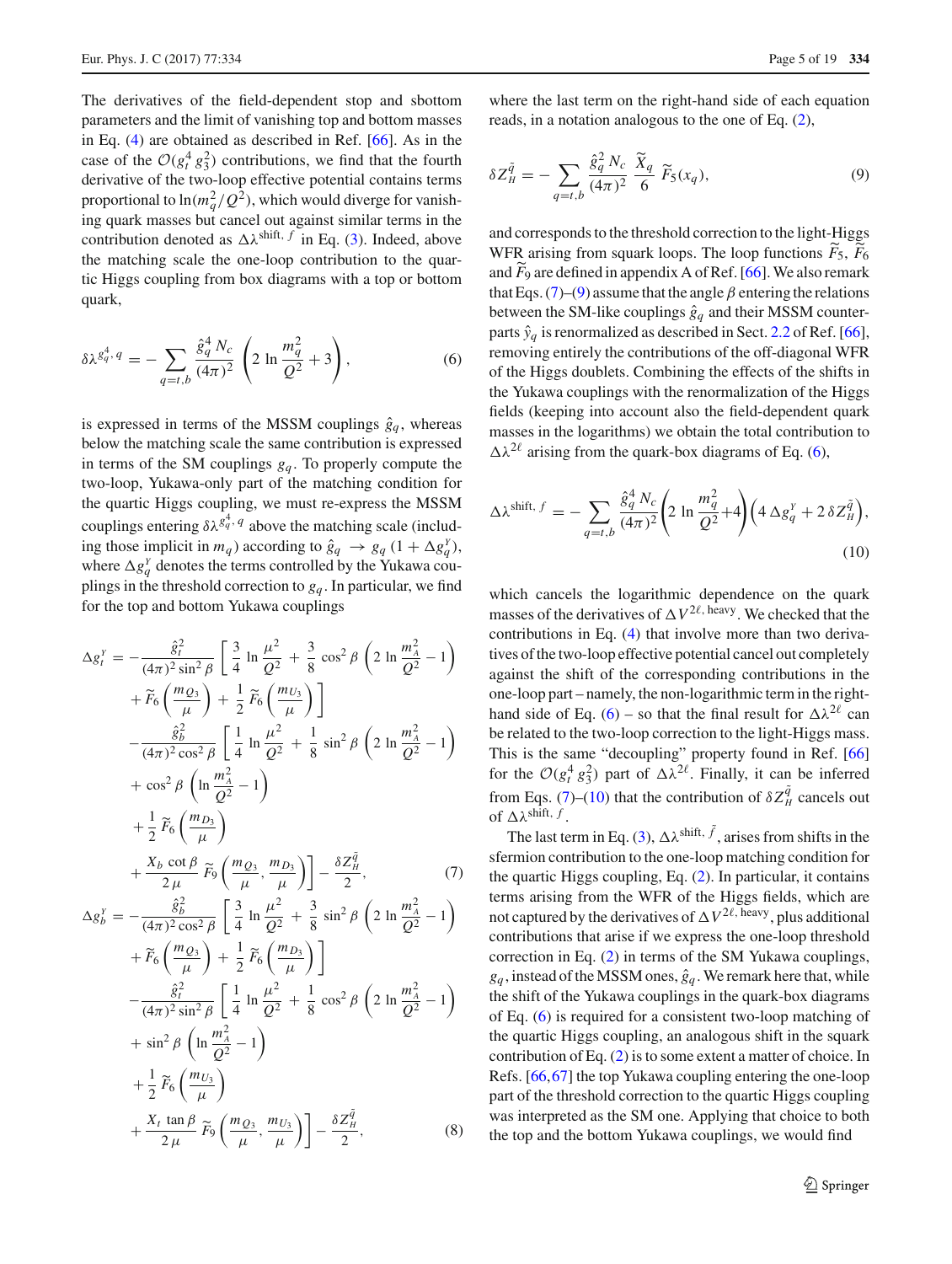<span id="page-5-1"></span>
$$
\Delta \lambda^{\text{shift}, \tilde{f}} = \sum_{q=t,b} \frac{\hat{g}_q^4 N_c}{(4\pi)^2} \left\{ \ln \frac{m_{\tilde{q}_L}^2 m_{\tilde{q}_R}^2}{Q^4} + 2 \widetilde{X}_q \left[ \widetilde{F}_1(x_q) - \frac{\widetilde{X}_q}{12} \widetilde{F}_2(x_q) \right] \right\}
$$
\n
$$
(4 \Delta g_q^V + 2 \delta Z_H^{\tilde{q}}), \qquad (11)
$$

where again the contributions of the WFR of the Higgs fields cancel out against analogous terms in the shifts of the Yukawa couplings. After including in  $\Delta \lambda^{2\ell}$  the shifts in Eqs. [\(10\)](#page-4-3) and [\(11\)](#page-5-1), we checked that, in the limit of  $g_b = 0$  and  $m_{0<sub>3</sub>} =$  $m_{U_3} = m_A \equiv M_S$ , the  $O(g_t^6)$  part of  $\Delta \lambda^{2\ell}$  coincides with the simplified result given in Eq. [\(21\)](#page-9-0) of Ref. [\[67\]](#page-17-12).

On the other hand, it is well known [\[80](#page-17-27)[–82](#page-17-28)] that the relation between the bottom Yukawa coupling of the SM and its MSSM counterpart is subject to potentially large corrections enhanced by tan  $\beta$ , which, in the gaugeless limit, arise from diagrams involving either gluino–sbottom or higgsino–stop loops. As discussed, e.g., in Ref. [\[83\]](#page-17-29), these tan  $\beta$ -enhanced terms can be "resummed" in the  $\overline{DR}$ -renormalized coupling of the MSSM by expressing it as

$$
\hat{g}_b(Q) = \frac{g_b(Q)}{1 - \left(\Delta g_b^s + \Delta g_b^Y\right)},\tag{12}
$$

where  $g_b(Q)$  is the  $\overline{\text{MS}}$ -renormalized coupling of the SM, extracted at the EW scale from the bottom mass and evolved up to the matching scale Q with SM RGEs,  $\Delta g_b^Y$  is given in Eq. [\(7\)](#page-4-0), and

$$
\Delta g_b^s = -\frac{g_3^2 C_F}{(4\pi)^2} \left[ 1 + \ln \frac{m_{\tilde{g}}^2}{Q^2} + \widetilde{F}_6 \left( \frac{m_{Q_3}}{m_{\tilde{g}}} \right) + \widetilde{F}_6 \left( \frac{m_{D_3}}{m_{\tilde{g}}} \right) - \frac{X_b}{m_{\tilde{g}}} \widetilde{F}_9 \left( \frac{m_{Q_3}}{m_{\tilde{g}}} , \frac{m_{D_3}}{m_{\tilde{g}}} \right) \right],
$$
(13)

where  $C_F = 4/3$  is a color factor, and we recall that  $X_b = A_b - \mu \tan \beta$ . In contrast with our treatment of the top Yukawa coupling, we will therefore choose to interpret the bottom Yukawa coupling entering the one-loop part of the threshold correction to the quartic Higgs coupling as the MSSM one, in order to absorb the tan  $\beta$ -enhanced effects directly in  $\Delta \lambda^{1\ell}$ . We recall that a similar approach was discussed in Refs. [\[18](#page-16-24)[,24](#page-16-25),[25\]](#page-16-9) in the context of the fixed-order calculation of the Higgs masses in the MSSM.

With our choice for the bottom Yukawa coupling entering  $\Delta \lambda^{1\ell}$ , we must omit the term  $4 \Delta g_b^{\gamma}$  in the formula for  $\Delta \lambda^{\text{shift}}$ , see Eq. [\(11\)](#page-5-1), when computing the contributions to  $\Delta \lambda^{2\ell}$  controlled only by the top and bottom Yukawa couplings. Concerning the  $\mathcal{O}(g_b^4 g_3^2)$  contributions, they can be obtained from the  $O(g_t^4 g_3^2)$  contributions computed in Refs. [\[66,](#page-17-21)[67\]](#page-17-12) via

$$
\Delta \lambda^{g_b^4 g_3^2} = \Delta \lambda^{g_t^4 g_3^2} [t \rightarrow b]
$$

$$
-4 \Delta g_b^s \frac{\hat{g}_b^4 N_c}{(4\pi)^2} \left\{ \ln \frac{m_{Q_3}^2 m_{D_3}^2}{Q^4} + 2 \widetilde{X}_b \left[ \widetilde{F}_1(x_b) - \frac{\widetilde{X}_b}{12} \widetilde{F}_2(x_b) \right] \right\},
$$
\n(14)

where the notation  $[t \rightarrow b]$  in the first line represents the replacements  $g_t \rightarrow g_b$ ,  $X_t \rightarrow X_b$  and  $m_{U_3} \rightarrow m_{D_3}$  in the formulas for the  $O(g_t^4 g_3^2)$  contributions. We note that, in practice, our choice removes from  $\Delta \lambda^{2\ell}$  potentially large terms characterized by a higher power of tan  $\beta$  than of  $\hat{g}_b$ , i.e. terms scaling like  $\hat{g}_b^4 g_3^2 \tan^5 \beta$  or like  $\hat{g}_b^4 \hat{g}_t^2 \tan^5 \beta$ .

We now comment on the inclusion of the contributions to  $\Delta \lambda^{2\ell}$  controlled by the tau Yukawa coupling. The twoloop contributions of  $\mathcal{O}(g_\tau^6)$ , i.e. those involving only the tau Yukawa coupling, do not require a separate calculation, since they can be obtained from the top-only,  $O(g_t^6)$  ones via the replacements  $g_t \to g_\tau$ ,  $A_t \to A_\tau$ ,  $N_c \to 1$ ,  $m_{Q_3} \to m_{L_3}$ ,  $m_{U_3} \rightarrow m_{E_3}$  and cos  $\beta \leftrightarrow \sin \beta$  (see also Ref. [\[25](#page-16-9)]). Indeed, as long as we neglect the EW gauge couplings, the threshold correction to the tau Yukawa coupling does not contain any tan  $β$ -enhanced terms, and reads

<span id="page-5-2"></span>
$$
\Delta g_{\tau} = -\frac{\hat{g}_{\tau}^2}{(4\pi)^2 \cos^2 \beta} \left[ \frac{3}{4} \ln \frac{\mu^2}{Q^2} + \frac{3}{8} \sin^2 \beta \left( 2 \ln \frac{m_A^2}{Q^2} - 1 \right) + \widetilde{F}_6 \left( \frac{m_{L_3}}{\mu} \right) + \frac{1}{2} \widetilde{F}_6 \left( \frac{m_{E_3}}{\mu} \right) \right] - \frac{\delta Z_H^{\tilde{f}}}{2}, \qquad (15)
$$

where the sfermion contribution to the Higgs WFR,  $\delta Z_H^f$ , is obtained including also the stau contribution (with  $N_c = 1$ ) in Eq. [\(9\)](#page-4-1). We can therefore treat the tau Yukawa coupling in the same way as the top one, expressing the stau contribution to  $\Delta \lambda^{1\ell}$  in terms of the SM coupling  $g_{\tau}$ . In addition, "mixed" contributions to the two-loop effective potential controlled by both the tau and the bottom Yukawa couplings arise from diagrams that involve the quartic sbottom-stau coupling; see Appendix B of Ref. [\[50\]](#page-17-0). The corresponding contributions to  $\Delta \lambda^{2\ell}$  can be obtained directly from the derivatives of the effective potential (without additional shifts) with the pro-cedure outlined around Eq. [\(4\)](#page-3-3), after replacing  $t \to \tau$  in the latter. Finally, the choice of using the MSSM coupling  $\hat{g}_b$  in  $\Delta \lambda^{1\ell}$  spoils the cancellation of Higgs WFR effects in  $\Delta \lambda^{\text{shift}}$ ,  $\tilde{f}$ ; see Eq. [\(11\)](#page-5-1). As a result, when we take into account the  $\mathcal{O}(g_\tau^2)$  contribution from stau loops in  $\delta Z_f^f$ , we find an additional  $O(g_b^4 g_\tau^2)$  contribution to  $\Delta \lambda^{2\ell}$ .

#### <span id="page-5-0"></span>2.2 Numerical examples

We now provide some illustration of the numerical impact of the newly computed two-loop corrections to the quartic Higgs coupling. To this purpose, we implemented those corrections in modified versions of the codes SusyHD [\[69\]](#page-17-14) and HSSUSY [\[72](#page-17-17)]. All plots presented in this section were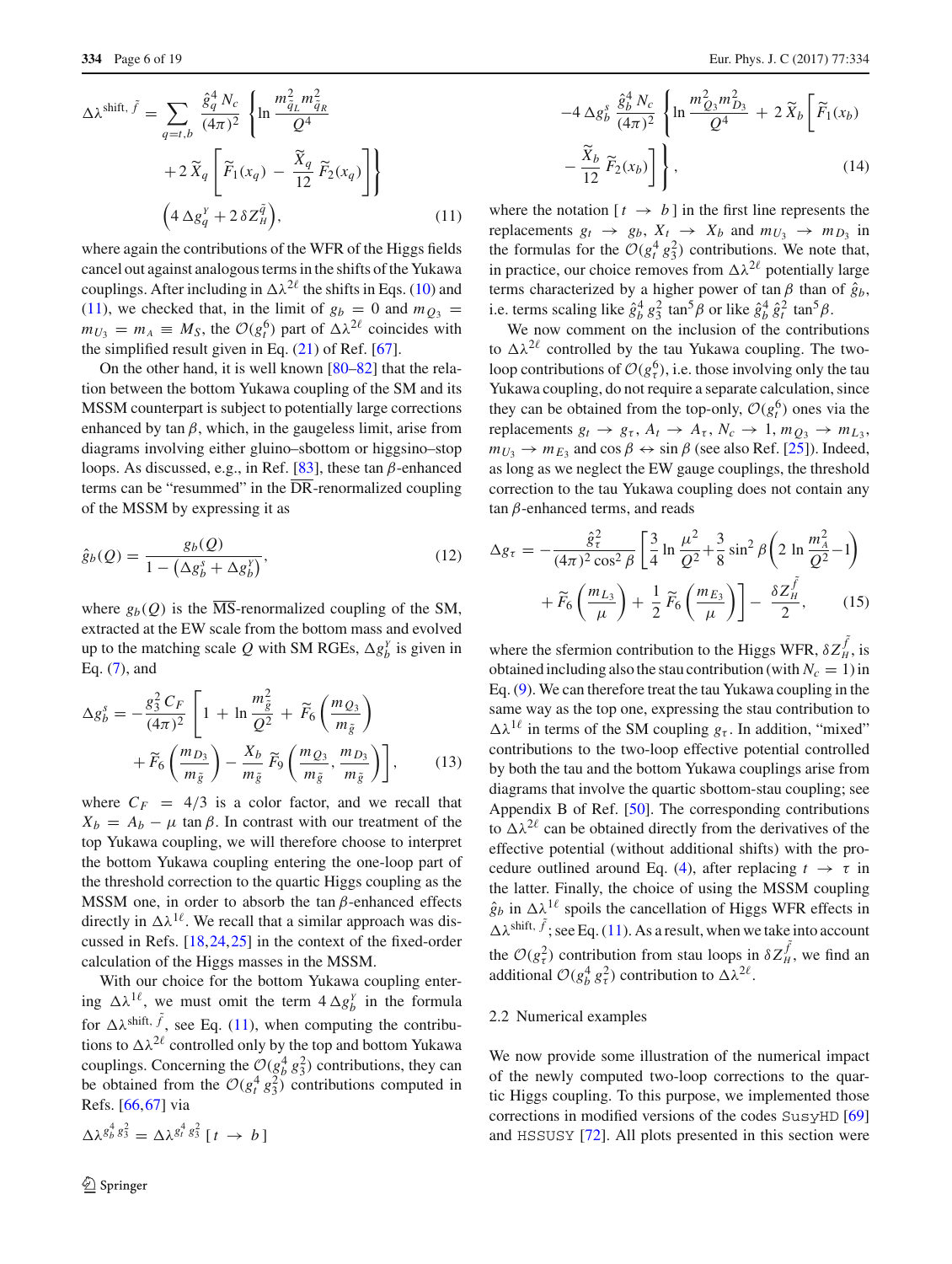

<span id="page-6-0"></span>**Fig. 1** Effects of the top-Yukawa contributions to  $\Delta \lambda^{2\ell}$  in a scenario with non-degenerate SUSY masses, compared with approximate results obtained with degenerate masses. The *left plot* shows the predictions for  $m_h$  as a function of the ratio of soft SUSY-breaking stop masses

produced with HSSUSY, but we checked that fully analogous plots can be obtained with SusyHD. Small discrepancies in the predictions for  $m_h$  arise from differences in the calculations implemented in the two codes, as discussed in Section 2.3 of Ref. [\[73](#page-17-18)], but they do not affect the qualitative behavior and relative importance of the new two-loop corrections. The SM input parameters used for HSSUSY in our studies, which we take from Ref. [\[84\]](#page-17-30), are: the Fermi constant  $G_F = 1.16638 \times 10^{-5} \text{ GeV}^{-2}$ ; the Z boson mass  $m_Z = 91.1876$  GeV; the pole top mass  $M_t^{\text{pole}} = 173.21$  GeV; the  $\overline{\text{MS}}$ -renormalized bottom mass  $m_b(m_b) = 4.18 \text{ GeV}$ ; the tau mass  $m<sub>\tau</sub> = 1777$  MeV; finally, the strong and electromagnetic coupling constants in the five-flavor MS scheme,  $\alpha_s(m_Z) = 0.1181$  and  $\alpha(m_Z) = 1/127.950$ .

To start with, we omit all contributions to  $\Delta \lambda^{2\ell}$  controlled by the bottom and tau Yukawa couplings, and focus on the effect of extending the contributions controlled by the top Yukawa coupling to generic values of the relevant SUSY-breaking parameters. We consider a scenario in which all SUSY-particle masses are larger than one TeV, but the stop masses are not degenerate. In particular, we take  $m_{U_3}$  = 1.5 TeV and  $m_{\Omega_3}$  =  $\kappa m_{U_3}$ , where  $\kappa$  is a scaling parameter that we vary in the range  $1 \leq \kappa \leq 4$ . We also take  $m_{\tilde{g}} = m_A = m_{U_3}$ ,  $\mu = 4 m_{U_3}$  and tan  $\beta = 20$ , and we fix  $A_t$  via the "maximal" stop mixing condition  $A_t - \mu \cot \beta = (6 m_{Q_3} m_{U_3})^{1/2}$ . For the remaining MSSM parameters, which affect the one-loop part of the calculation, we set all sfermion masses other than those of the stops, as well as the EW gaugino masses, equal to  $m_{U_3}$ , and we take  $A_b = A_\tau = A_t$ . All of the MSSM parameters listed above – with the exception of tan  $\beta$ , which is defined as described in Sect. [2.2](#page-5-0) of Ref.  $[66]$  $[66]$  – are interpreted as  $\overline{DR}$ -renormalized parameters at the scale  $Q = (m_Q, m_{U_3})^{1/2}$ .



 $m_{Q_3}/m_{U_3}$ , while the *right plot* shows the shifts in  $m_h$  induced by the two-loop contributions alone. The choices of MSSM parameters and the meaning of the *different curves* are described in the text

In Fig. [1](#page-6-0) we compare the predictions for  $m_h$  obtained with the "exact" (i.e., valid for generic SUSY masses) formulas for the top-Yukawa contributions to  $\Delta \lambda^{2\ell}$  with "approximate" predictions obtained by replacing the scalar and gluino masses of our scenario with the degenerate masses  $m'_{Q_3} = m'_{U_3} = m'_A = m'_{\tilde{g}} = (m_{Q_3} m_{U_3})^{1/2}$ , and then using for the  $\mathcal{O}(g_t^4 g_3^2)$  and  $\mathcal{O}(g_t^6)$  contributions to  $\Delta \lambda^{2\ell}$  the simplified formulas given in Refs. [\[66](#page-17-21),[67\]](#page-17-12), respectively. In particular, the dotted black line in the left plot of Fig. [1](#page-6-0) represents the prediction for  $m_h$ , as a function of the stop mass ratio  $\kappa = m_{Q_3}/m_{U_3}$ , obtained by neglecting all two-loop contributions to the matching of the quartic Higgs coupling, and using the exact results from Refs. [\[66](#page-17-21)[,67](#page-17-12)] for the one-loop contributions; the dashed blue line includes also the simplified  $\mathcal{O}(g_t^4 g_3^2)$  contributions given in Eq. (36) of Ref. [\[66](#page-17-21)]; the solid blue line includes instead the exact  $O(g_t^4 g_3^2)$  contributions from Refs. [\[66,](#page-17-21)[67\]](#page-17-12); the dashed red line includes, on top of the exact  $O(g_t^4 g_3^2)$  contributions, the simplified  $O(g_t^6)$  contributions given in Eq. (21) of Ref. [\[67\]](#page-17-12); finally, the solid red line includes instead the exact  $O(g_t^6)$  contributions derived in this paper. In the right plot of Fig. [1](#page-6-0) we show for clarity the effect on  $m_h$  of the different implementations of the two-loop corrections alone, i.e. we show the difference between the (dashed or solid, blue or red) twoloop lines and the (dotted, black) one-loop line of the left plot. The meaning of each line in the right plot mirrors the one of the corresponding line in the left plot.

Figure [1](#page-6-0) confirms that, as already noticed in Refs. [\[66](#page-17-21)[,67](#page-17-12)], the overall effect of the top-Yukawa contributions to  $\Delta \lambda^{2\ell}$  on the EFT predictions for  $m_h$  in scenarios with multi-TeV stop masses is rather small, typically less than one GeV. However, the comparison between the dashed and solid lines in the plots of Fig. [1](#page-6-0) shows that, in scenarios with non-degenerate mass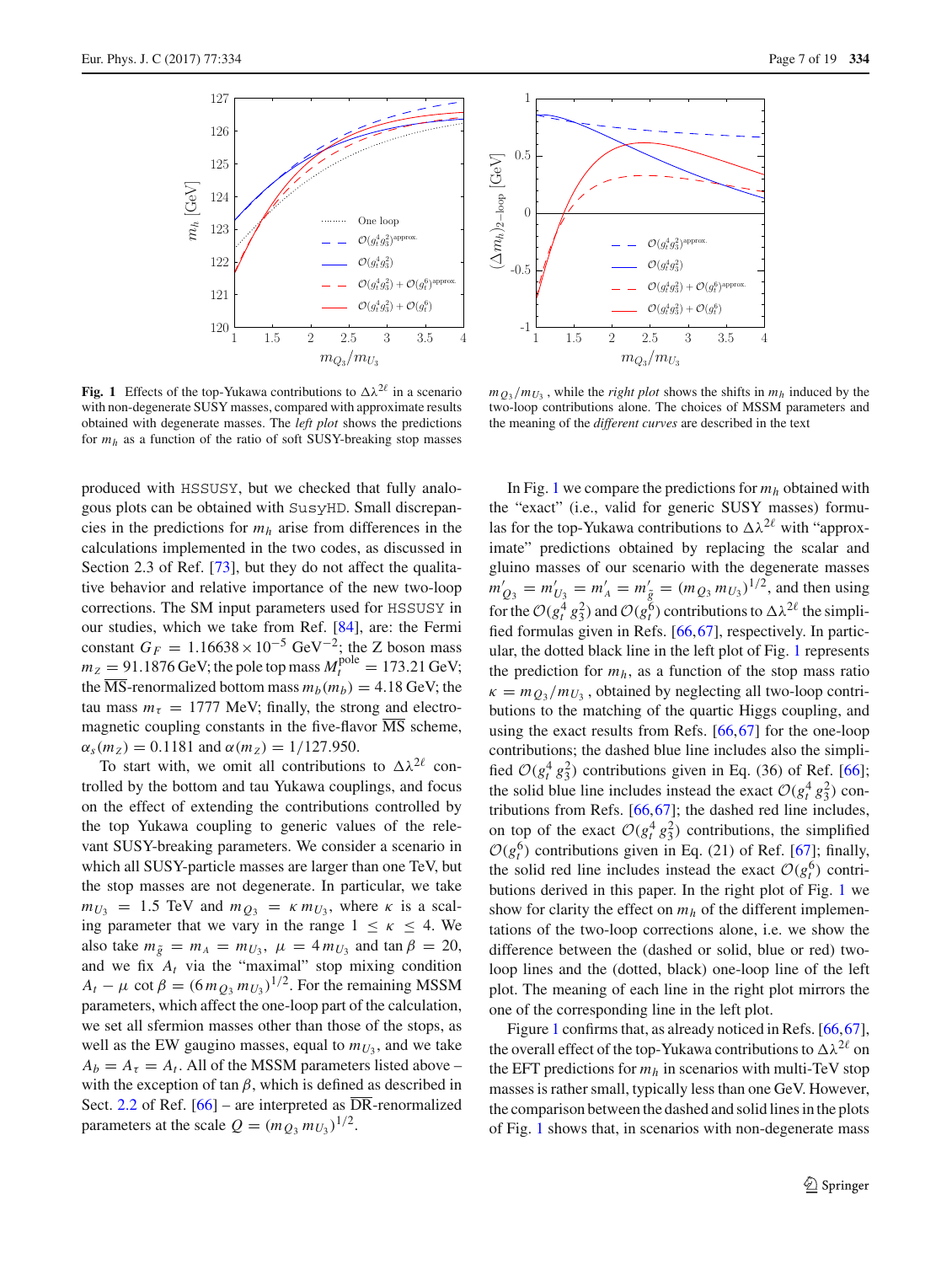

<span id="page-7-1"></span>**Fig. 2** Predictions for  $m_h$  as a function of tan  $\beta$  for different implementations of the corrections controlled by the *bottom* Yukawa coupling. We consider an MSSM scenario with all SUSY masses equal to  $M_S = 1.5$  TeV except  $m_{\tilde{g}} = 2.5$  TeV, and with  $\mu = -1.5$  TeV,  $X_t = \sqrt{6} M_s$  and  $A_b = A_\tau = A_t$ . The meaning of the *different curves* is explained in the text

spectra, the use of simplified formulas with an "average" SUSY mass can lead to a rather poor approximation of the exact results. In particular, the comparison between dashed and solid blue lines shows that by using Eq. (36) of Ref. [\[66\]](#page-17-21) for the  $O(g_t^4 g_3^2)$  corrections we would significantly overestimate their effect on  $m_h$  when  $\kappa \gtrsim 2$  in our scenario. In turn, the dashed and solid red lines show that, by using Eq. (21) of Ref. [\[67](#page-17-12)] for the  $O(g_t^6)$  corrections, we could entirely mischaracterize their effect on the Higgs mass: between the point where the solid blue line crosses the solid red one and the point where it crosses the dashed red one, the approximate calculation of the  $O(g_t^6)$  corrections gives a negative shift in *mh*, while the exact calculation gives a positive shift. We remark, however, that the latter finding depends on the somewhat large value of  $\mu$  adopted in our scenario: for smaller  $\mu$ the quality of the approximation for the  $O(g_t^6)$  corrections would improve.

We now turn our attention to the effect of the threshold corrections to the quartic Higgs coupling controlled by the bottom Yukawa coupling. In Fig. [2](#page-7-1) we show the EFT prediction for  $m_h$  as a function of tan  $\beta$ , in a simplified MSSM scenario with all soft SUSY-breaking masses of sfermions and EW gauginos, as well as the heavy Higgs-doublet mass  $m_A$ , set equal to  $M_S = 1.5$  TeV, while the gluino mass is set to  $m_{\tilde{g}} = 2.5$  TeV; the trilinear Higgs-stop coupling  $A_t$  is fixed by the maximal mixing condition  $A_t - \mu \cot \beta = \sqrt{6} M_S$ , and  $A_b = A_\tau = A_t$ ; finally, we take  $\mu = -1.5$  TeV, to enhance the effect of the corrections controlled by the bottom Yukawa coupling. Indeed, negative values of the products  $\mu m_{\tilde{g}}$  and  $\mu A_t$  ensure that  $\hat{g}_b$  – which we extract at the matching scale from the SM coupling  $g_b$  via Eq. [\(12\)](#page-5-2) – becomes larger for increasing tan  $\beta$ , and possibly hits a pole as the denominator on the right-hand side of Eq. [\(12\)](#page-5-2) approaches zero. Again, all soft SUSY-breaking parameters as well as  $\mu$  are renormalized in the  $\overline{DR}$  scheme at the matching scale  $Q = M<sub>S</sub>$ .

The dotted black line in Fig. [2,](#page-7-1) which shows very little dependence on tan  $\beta$ , represents the prediction for  $m_h$ obtained by omitting the one- and two-loop corrections to the quartic Higgs coupling controlled by the bottom Yukawa coupling altogether; the dashed black line includes the one-loop  $O(g_b^4)$  contribution to  $\Delta \lambda^{1\ell}$ , which, as discussed in Sect. [2.1,](#page-3-4) we express in terms of the MSSM coupling  $\hat{g}_b$ ; the solid blue line includes also the two-loop  $\mathcal{O}(g_b^4 g_3^2)$  contributions to  $\Delta \lambda^{2\ell}$ ; finally, the solid red line includes also the two-loop  $O(g_b^6, g_b^4 g_t^2, g_b^2 g_t^4)$  contributions to  $\Delta \lambda^{2\ell}$ . The comparison between the dashed black line and the solid blue and red lines shows that, when expressed in terms of the MSSM coupling  $\hat{g}_b$ , the  $O(g_b^4)$  contribution to  $\Delta \lambda^{1\ell}$  already determines the bulk of the dependence of  $m_h$  on tan  $\beta$ . Indeed, only at rather large tan  $\beta$ , where the dependence becomes steep, can the  $\mathcal{O}(g_b^4 g_3^2)$  and  $\mathcal{O}(g_b^6, g_b^4 g_t^2, g_b^2 g_t^4)$  contributions to  $\Delta \lambda^{2\ell}$ shift the prediction for  $m_h$  by more than one GeV. Moreover, those corrections partially cancel out for our choice of MSSM parameters.

Finally, we recall that the strong dependence of *mh* on tan β depicted in Fig. [2](#page-7-1) follows from our choice of signs for the products  $\mu m_{\tilde{g}}$  and  $\mu A_t$ . If both of those products were positive instead of negative, the threshold correction  $\left(\Delta g_b^s + \Delta g_b^y\right)$  in Eq. [\(12\)](#page-5-2) would suppress the MSSM coupling  $\hat{g}_b$  – as well as the corresponding contributions to the quartic Higgs coupling and, in turn, to  $m_h$  – at large values of tan  $\beta$ . If the two products had opposite signs, the dependence of  $m_h$  on tan  $\beta$  would hinge on whether it is  $\Delta g_b^s$  or  $\Delta g_b^Y$  that prevails in Eq. [\(12\)](#page-5-2).

#### <span id="page-7-0"></span>**3 On the effects of dimension-six operators**

In MSSM scenarios with SUSY masses up to a couple of TeV, the effects suppressed by powers of  $v^2/M_S^2$  – which are not accounted for when the EFT valid below the SUSY scale involves only renormalizable operators – might still be relevant. In the code  $SusyHD [67, 69]$  $SusyHD [67, 69]$  $SusyHD [67, 69]$  $SusyHD [67, 69]$  the uncertainty of the prediction for the Higgs mass associated to the omission of those effects is obtained by multiplying the contribution to  $\Delta \lambda^{1\ell}$  from each SUSY particle by a factor<sup>[6](#page-7-2)</sup>  $(1 \pm 2 v^2/M_i^2)$ , where  $M_i$  is that particle's mass. In a simplified scenario with  $\tan \beta = 20$ , degenerate SUSY masses  $M_i \equiv M_S$  and "maximal"  $X_t = \sqrt{6} M_s$ , the uncertainty arising from missing  $O(v^2/M_S^2)$  effects was thus estimated in Ref. [\[67\]](#page-17-12) to be about

<span id="page-7-2"></span><sup>&</sup>lt;sup>6</sup> Note that in this paper we normalize the Higgs vev as  $v = \langle H^0 \rangle$ , with  $v \approx 174$  GeV.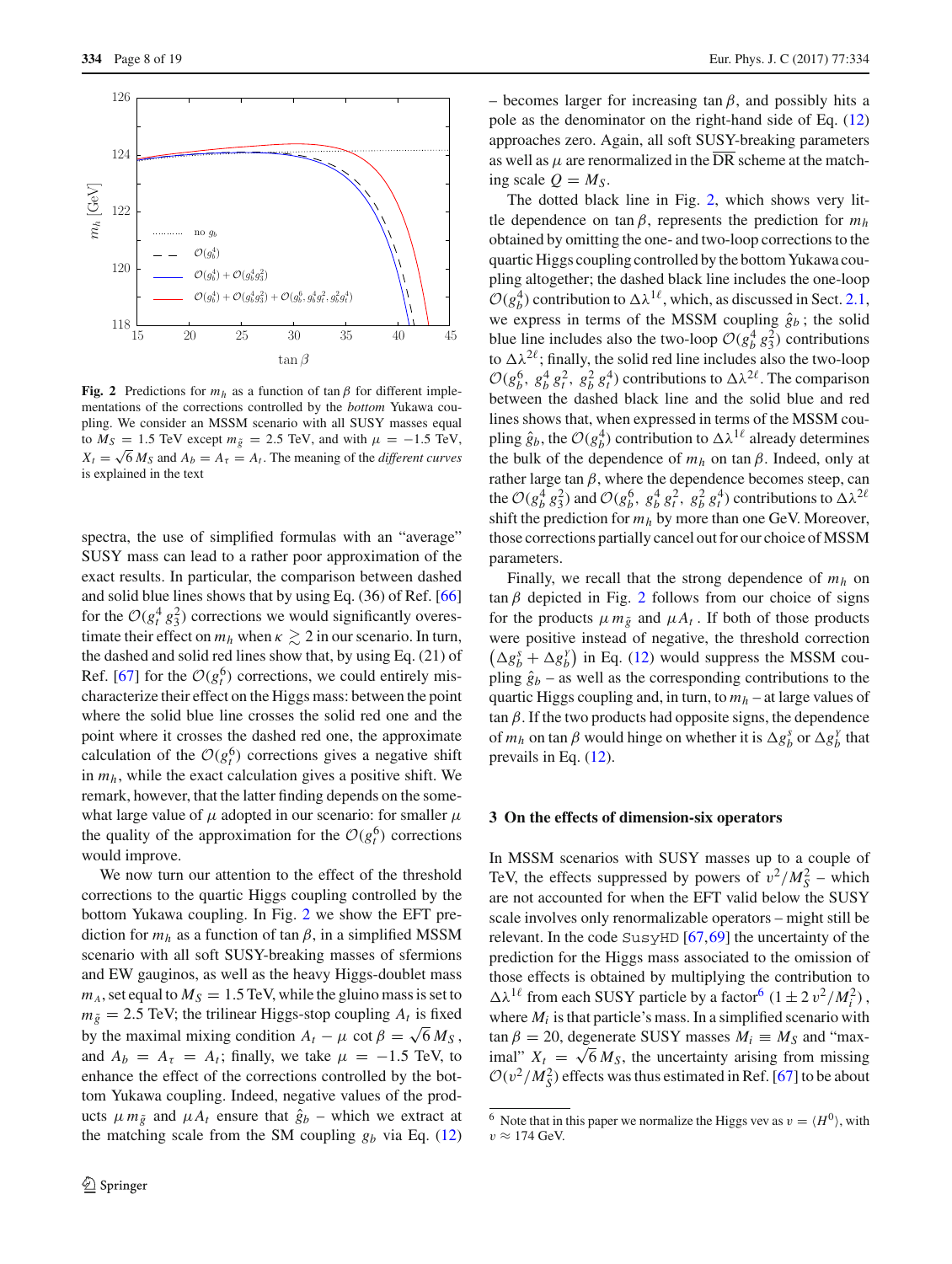0.6 GeV for  $M<sub>S</sub> = 1$  TeV, and to decrease rapidly for larger *MS*. The total theoretical uncertainty of the EFT prediction for *mh*, including also the effects of missing higher-order terms in the matching at the SUSY scale and in the SM part of the calculation, was estimated in Ref. [\[67](#page-17-12)] to be less than 2 GeV for  $M_S = 1$  TeV, where SusyHD finds  $m_h \approx 123$  GeV. As mentioned in Sect. [1,](#page-0-5) in that scenario the predictions for the Higgs mass of various fixed-order (or hybrid) codes differ form each other by several GeV, and in general lie outside the estimated uncertainty of the EFT result. In this section we aim to improve the EFT calculation of the Higgs mass at moderate values of  $M<sub>S</sub>$  by including some of the most impor- $\frac{\partial (v^2/M_S^2)}{\partial \theta}$  effects, and to appraise the existing estimate of the uncertainty associated to the missing ones.

### 3.1 Outline of the calculation

In the EFT framework, the effects of  $O(v^2/M_S^2)$  in the predictions for physical observables such as the Higgs mass arise from non-renormalizable, dimension-six effective operators. The most general dimension-six Lagrangian respecting the field content and symmetries of the SM contains a large number of operators; see Refs. [\[85](#page-17-31)[–89](#page-17-32)] for recent reviews. In this section we focus on the two operators that induce oneloop corrections to  $m_h^2$  proportional to  $g_t^2 m_t^4/M_S^2$  and twoloop corrections proportional to  $g_t^2 g_3^2 m_t^4 / M_S^2$ , i.e. the terms suppressed by  $m_t^2/M_S^2$  in what are usually denoted as oneloop  $\mathcal{O}(\alpha_t)$  and two-loop  $\mathcal{O}(\alpha_t \alpha_s)$  corrections to the Higgs mass, where  $\alpha_t \equiv g_t^2/(4\pi)$  and  $\alpha_s \equiv g_3^2/(4\pi)$ . We write the Lagrangian of the SM extended by dimension-six operators as

<span id="page-8-0"></span>
$$
\mathcal{L}_{\text{EFT}} = \mathcal{L}_{\text{SM}} - c_6 |H|^6 + \left( c_t |H|^2 \overline{t_R} H^T \epsilon q_L + \text{h.c.} \right), \tag{16}
$$

where  $q_L$  and  $t_R$  are third-generation quarks,  $\epsilon$  is the antisymmetric tensor (with  $\epsilon_{12} = 1$ ) acting on the *SU*(2) indices, and, to fix our notation,

$$
\mathcal{L}_{\text{SM}} \supset -m_H^2 |H|^2 - \frac{\lambda}{2} |H|^4 + \left( g_t \, \overline{t_R} \, H^T \epsilon \, q_L \; + \; \text{h.c.} \right). \tag{17}
$$

We stress that the choice of considering only the two dimension-six operators shown in Eq. [\(16\)](#page-8-0) implies that our treatment of the  $O(v^2/M_S^2)$  effects is by no means complete, even when we restrict the calculation to the "gaugeless" limit  $g = g' = 0$ . Indeed, to account for the terms proportional to  $g_t^4 m_t^4 / M_{S_2}^2$ , which are part of the two-loop  $\mathcal{O}(\alpha_t^2)$  corrections to  $\vec{m}_h^2$  already included in most fixed-order codes, we should include in Eq. [\(16\)](#page-8-0) also dimension-six operators that correct the kinetic term of the Higgs doublet.<sup>7</sup> Concerning

the resummation of the  $O(v^2/M_S^2)$  logarithmic corrections to  $m_h^2$  beyond two loops, even to account only for the effects controlled by the highest powers of  $g_3$  – i.e., the  $(n+1)$ loop terms proportional to  $g_t^2 g_3^{2n} m_t^4 / M_S^2 \ln^n(M_S/m_t)$  – we should include in Eq. [\(16\)](#page-8-0) a set of dimension-six operators involving gluons.[8](#page-8-2) However, it must be kept in mind that the suppression by a factor  $m_t^2/M_S^2$  implies that, for those corrections to be relevant, the argument of the resummed logarithms cannot be too large. As a result, there is no guarantee that the three-loop (and higher) logarithmic effects of  $\mathcal{O}(v^2/M_S^2)$  that we could account for via resummation are more important than other effects that we are neglecting, such as, e.g., nonlogarithmic three-loop corrections unsuppressed by  $m_t^2/M_S^2$ . The sure benefits of extending the SM Lagrangian with the two dimension-six operators of Eq. [\(16\)](#page-8-0) are that *i*) we include in our calculation of the Higgs mass the  $O(v^2/M_S^2)$  part of one- and two-loop corrections that are known to be among the most significant ones, and *ii*) we can exploit our knowledge of the size of those corrections to estimate the theoretical uncertainty associated to other  $O(v^2/M_S^2)$  effects that we are neglecting.

The boundary conditions on the Wilson coefficients  $c_6$  and  $c_t$  are obtained by matching the EFT Lagrangian with the full MSSM Lagrangian at a renormalization scale  $Q \approx M_S$ . We start by remarking that those two coefficients receive contributions already at the tree level, controlled by the EW gauge couplings and generated when the heavy Higgs doublet – whose mass we denote by  $m_A$  – is integrated out of the MSSM Lagrangian:

<span id="page-8-3"></span>
$$
c_{6}^{\text{tree}} = -\frac{(g^{2} + g^{\prime 2})^{2}}{64 m_{A}^{2}} \sin^{2} 4\beta,
$$
  
\n
$$
c_{t}^{\text{tree}} = \frac{g_{t} (g^{2} + g^{\prime 2})}{8 m_{A}^{2}} \sin 4\beta \cot \beta.
$$
 (18)

However, in the limit of large tan  $\beta$  both contributions scale like  $1/\tan^2 \beta$ . For tan  $\beta \gtrsim 10$ , which we require to saturate the tree-level prediction for  $m_h$  and allow for stop masses around one TeV, the resulting suppression makes the treelevel contributions to  $c_6$  and  $c_t$  numerically comparable with the one-loop contributions controlled by the EW gauge couplings, which we are not considering in our study. We will therefore omit the tree-level contributions of Eq. [\(18\)](#page-8-3) altogether in what follows, and we now move on to summarizing our calculation of the one- and two-loop matching conditions relevant to the  $\mathcal{O}(\alpha_t)$  and  $\mathcal{O}(\alpha_t \alpha_s)$  corrections to the Higgs mass.

**Matching of**  $c_t$ **:** The one-loop matching condition for  $c_t$  can be derived by equating the expressions for the pole top-quark

<span id="page-8-1"></span><sup>7</sup> For those operators several definitions are possible. For example, in Ref. [\[90\]](#page-17-33) one chose  $(H^{\dagger}H)\Box(H^{\dagger}H)$  and  $(H^{\dagger}D_{\mu}H)^*(H^{\dagger}D_{\mu}H)$ .

<span id="page-8-2"></span><sup>&</sup>lt;sup>8</sup> Focusing on the CP-even operators, those are  $f^{abc} G^a_{\mu\nu} G^b_{\nu\rho} G^c_{\rho\mu}$ ,  $|H|^2 G_{\mu\nu}^a G_{\mu\nu}^a$  and  $\overline{t_R} \sigma^{\mu\nu} T^a H^T \epsilon q_L G_{\mu\nu}^a$ .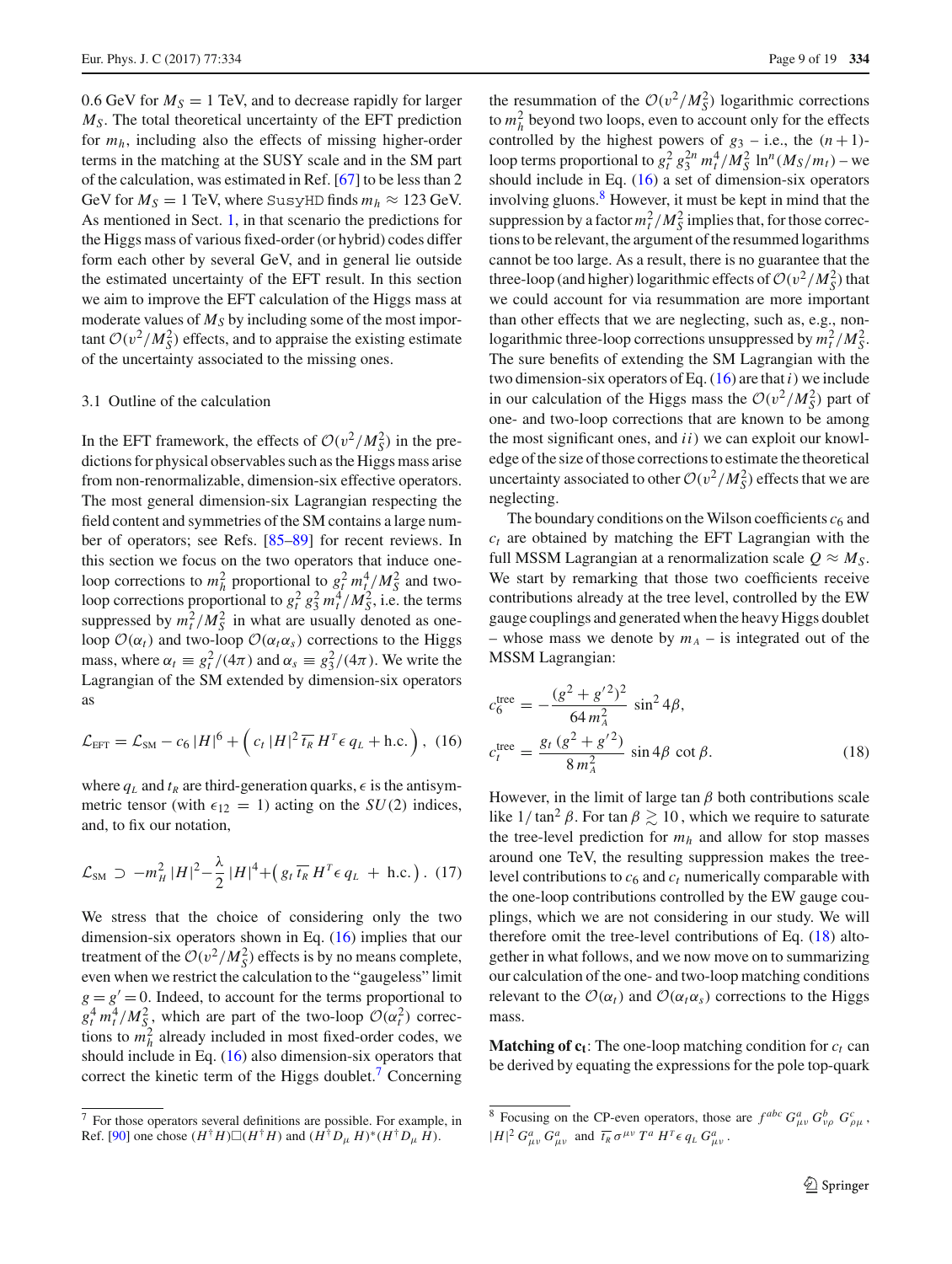mass computed below and above the matching scale:

$$
M_t^{\text{pole}} = g_t v + c_t^{\text{1}\ell} v^3 - \Sigma_t^{\text{1}\ell} (m_t)^{\text{EFT},\overline{\text{MS}}}
$$
  
=  $\hat{g}_t \hat{v} - \Sigma_t^{\text{1}\ell} (m_t)^{\text{MSSM},\overline{\text{DR}}},$  (19)

where  $\Sigma_t^{1\ell}(m_t)$  is the one-loop self energy of the top quark computed with the external momentum  $p^2 = m_t^2$ , and v is the Higgs vev in the EFT, while  $\hat{v} = \sqrt{v_1^2 + v_2^2}$  is the corresponding quantity in the MSSM. We adopt as usual the  $\overline{DR}$  scheme for the MSSM calculation and the  $\overline{MS}$ scheme for the EFT calculation (note, however, that  $c_t^{1\ell}$  is the same in both schemes). We focus here on the  $O(g_3^2)$ and  $O(g_t^3 g_3^2)$  contributions to the matching conditions for  $g_t$  and  $c_t$ , respectively, which are necessary to reproduce the two-loop  $\mathcal{O}(\alpha_t \alpha_s)$  corrections to the Higgs mass. Defining  $\hat{g}_t(Q) = g_t(Q) (1 + \Delta g_t^s)$ , and considering that the distinction between v and  $\hat{v}$  does not matter at  $\mathcal{O}(g_3^2)$ , we can extract  $\Delta g_t^s$  and  $c_t^{1\ell}$  from the terms of  $\mathcal{O}(v)$  and  $\mathcal{O}(v^3)$ , respectively, in an expansion of the stop–gluino contribution to the top self energy in powers of  $v$ . Starting from Eq. (B2) of Ref. [\[22\]](#page-16-8) for the unexpanded self energy, we find

<span id="page-9-0"></span>
$$
\Delta g_t^s = -\frac{g_3^2}{(4\pi)^2} C_F \left[ 1 + \ln \frac{m_{\tilde{g}}^2}{Q^2} + \tilde{F}_6(x_Q) + \tilde{F}_6(x_U) - \frac{X_t}{m_{\tilde{g}}} \tilde{F}_9(x_Q, x_U) \right], (20)
$$
  

$$
c_t^{1\ell}(Q) = \frac{\hat{g}_t^3 g_3^2 C_F}{(4\pi)^2 m_{\tilde{g}}^2} \left\{ \frac{11 + x_Q^2 (2x_Q^2 - 7)}{6(x_Q^2 - 1)^3} - \frac{2 \ln x_Q}{(x_Q^2 - 1)^4} + \left( \frac{X_t}{m_{\tilde{g}}} - \frac{X_t^2}{2m_{\tilde{g}}^2} \right) \left[ \frac{x_Q^2 - 5}{2(x_Q^2 - 1)^2 (x_U^2 - 1)} - \frac{4 \ln x_Q}{(x_Q^2 - 1)^3 (x_Q^2 - x_U^2)} \right] - \frac{2 X_t^3}{m_{\tilde{g}}^3} \left[ \frac{1}{(x_Q^2 - 1) (x_Q^2 - x_U^2)^2} - \frac{2(2x_Q^4 - x_Q^2 - x_U^2) \ln x_Q}{(x_Q^2 - 1)^2 (x_Q^2 - x_U^2)^3} \right] + \left[ x_Q \longleftrightarrow x_U \right], (21)
$$

where the functions  $F_6$  and  $F_9$  can be found in appendix A of Ref. [\[66\]](#page-17-21), we defined  $x_Q = m_{Q_3}/m_{\tilde{g}}$  and  $x_U = m_{U_3}/m_{\tilde{g}}$ , and the term in the last line of Eq.  $(21)$  is obtained from the terms in the first five lines by swapping  $x_0$  and  $x_0$ . We note that the right-hand side of Eq. [\(21\)](#page-9-0) does not depend explicitly on the scale *Q*. For the simplified choice  $m_{Q_3} = m_{U_3} = m_{\tilde{g}} = M_S$ , the  $O(g_t^3 g_3^2)$  contribution to the matching condition for  $c_t$ reduces to

 $(21)$ 

**Matching of**  $c_6$ **:** The matching condition for the Wilson coefficient of the operator  $|H|^6$  in Eq. [\(16\)](#page-8-0) can, in analogy with the calculation of the matching condition for the quartic Higgs coupling described in Sect. [2.1,](#page-3-4) be obtained from the derivatives with respect to the Higgs field of the sfermion contributions to the effective potential of the MSSM. In particular, the  $O(g_t^6)$  contribution to the one-loop coefficient  $c_6^{1\ell}$  at the matching scale *Q* reads

$$
c_6^{1\ell}(Q) = \frac{1}{36} \left. \frac{\partial^6 \Delta V^{1\ell, \tilde{t}}}{\partial^3 H^{\dagger} \partial^3 H} \right|_{H=0},
$$
\n(23)

where  $\Delta V^{1\ell, \tilde{t}}$  is the stop contribution to the Coleman– Weinberg potential of the MSSM,

$$
\Delta V^{1\ell, \tilde{t}} = \frac{N_c}{(4\pi)^2} \sum_{i=1,2} \frac{m_{\tilde{t}_i}^4}{2} \left( \ln \frac{m_{\tilde{t}_i}^2}{Q^2} - \frac{3}{2} \right). \tag{24}
$$

As outlined in Section 2.3 of Ref. [\[66](#page-17-21)], the derivatives of  $\Delta V^{1\ell, \tilde{t}}$  with respect to the Higgs field can easily be computed after expressing the stop masses  $m_{\tilde{t}_i}^2$  as functions of the fielddependent top mass  $m_t = \hat{g}_t |H|$ , leading to

<span id="page-9-3"></span>
$$
\left. \frac{\partial^6 \Delta V^{1\ell, \tilde{t}}}{\partial^3 H^{\dagger} \partial^3 H} \right|_{H=0} = \hat{g}_t^6 \left[ 6 V_{ttt}^{(3)} + 18 m_t^2 V_{tttt}^{(4)} + 9 m_t^4 V_{tttttt}^{(5)} + m_t^6 V_{tttttt}^{(6)} \right]_{m_t \to 0}, \tag{25}
$$

where we used for the derivatives of the one-loop potential shortcuts analogous to those defined in Eq. [\(5\)](#page-3-5) for the derivatives of the two-loop potential. Explicitly, we find

<span id="page-9-1"></span>
$$
c_6^{1\ell}(Q) = \frac{\hat{g}_t^6}{(4\pi)^2} \frac{N_c}{m_{Q_3}m_{U_3}} \left\{ \frac{1+x_t^2}{6x_t} - \frac{\widetilde{X}_t}{2} + \widetilde{X}_t^2 \left[ \frac{x_t(1+x_t^2)}{2(1-x_t^2)^2} + \frac{2x_t^3 \ln x_t}{(1-x_t^2)^3} \right] - \widetilde{X}_t^3 \left[ \frac{x_t^2(1+10x_t^2+x_t^4)}{6(1-x_t^2)^4} + \frac{2x_t^4(1+x_t^2) \ln x_t}{(1-x_t^2)^5} \right] \right\},
$$
(26)

where, following the notation of Eq.  $(2)$ , we defined  $x_t =$  $m_{Q_3}/m_{U_3}$  and  $\widetilde{X}_t = X_t^2/(m_{Q_3}m_{U_3})$ . Eq. [\(26\)](#page-9-1) agrees with the corresponding results in Refs.  $[91, 92]$  $[91, 92]$  $[91, 92]$  $[91, 92]$ , which employed the method known as "covariant derivative expansion" [\[93](#page-18-0)[–95\]](#page-18-1)

 $^{+}$ 

<span id="page-9-2"></span> $9 \text{ In }$  Ref. [\[92](#page-17-35)] there is a misprint in the last line of Eq. (D.4): the logarithmic term should come with a minus sign.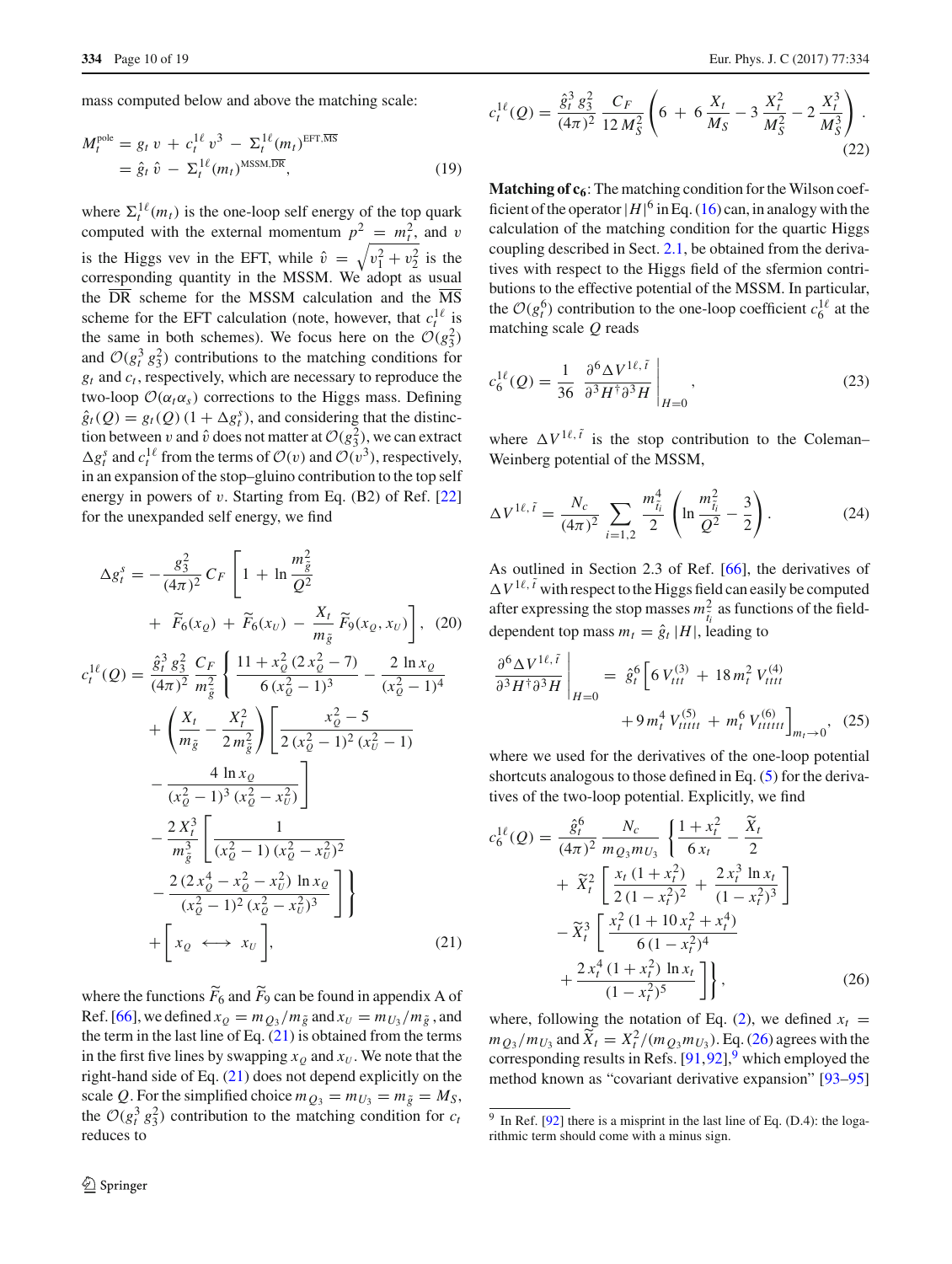to compute the one-loop matching conditions for all bosonic dimension-six operators induced by integrating the squarks out of the MSSM Lagrangian. In the limit of degenerate squark masses  $m_{Q_3} = m_{U_3} = M_S$ , the  $\mathcal{O}(g_t^6)$  contribution to  $c_6^{1\ell}$  reduces to

<span id="page-10-1"></span>
$$
c_6^{1\ell}(Q) = \frac{\hat{g}_t^6}{(4\pi)^2} \frac{N_c}{M_S^2} \left( \frac{1}{3} - \frac{X_t^2}{2 M_S^2} + \frac{X_t^4}{6 M_S^4} - \frac{X_t^6}{60 M_S^6} \right),\tag{27}
$$

in agreement with the result presented long ago in Ref. [\[53](#page-17-2)].

<span id="page-10-0"></span>The  $O(g_t^6 g_3^2)$  contribution to the two-loop coefficient  $c_6^{2\ell}$ at the matching scale *Q* reads

$$
c_6^{2\ell}(Q) = \frac{1}{36} \left. \frac{\partial^6 \Delta V^{2\ell, \tilde{t}}}{\partial^3 H^{\dagger} \partial^3 H} \right|_{H=0} - \delta c_6^{\text{EFT}} + \delta c_6^{\text{shift}, \tilde{t}}, \quad (28)
$$

where  $\Delta V^{2\ell, \tilde{t}}$  denotes the contribution to the MSSM scalar potential from two-loop diagrams involving the strong gauge interactions of the stop squarks, given e.g. in Eq. (28) of Ref. [\[66\]](#page-17-21). The derivatives of  $\Delta V^{2\ell, \tilde{t}}$  are again obtained from Eq.  $(25)$  after expressing the stop masses and mixing angle as functions of the field-dependent top mass. As in the case of the two-loop matching condition for the quartic Higgs coupling discussed in Sect. [2.1,](#page-3-4) in the derivatives of the two-loop scalar potential we find terms proportional to  $ln(m_t^2/Q^2)$ , which would diverge in the limit of vanishing top mass. Those terms, however, cancel against analogous terms in  $\delta c_6^{\text{EFT}}$ , which represents the one-loop contribution of the dimension-six operators to the Wilson coefficient of  $|H|^6$ as computed in the EFT. In particular, the contribution relevant at  $O(g_t^6 g_3^2)$  arises from a box diagram with a top-quark loop, three regular Yukawa vertices and one dimension-six vertex. We find

$$
\delta c_6^{\text{EFT}} = -\frac{N_c}{(4\pi)^2} g_t^3 c_t^{1\ell}(Q) \left( 4 \ln \frac{m_t^2}{Q^2} + \frac{32}{3} \right),\tag{29}
$$

where for  $c_t^{1\ell}(Q)$  we use the  $\mathcal{O}(g_t^3 g_3^2)$  contribution to the matching condition given in Eq.  $(21)$ . Finally, the third term on the right-hand side of Eq. [\(28\)](#page-10-0) arises from the fact that, in analogy with our two-loop calculation of the quartic Higgs coupling, we choose to express the one-loop stop contribution to  $c_6^{1\ell}$  in terms of the  $\overline{\text{MS}}$ -renormalized top Yukawa coupling of the EFT, i.e.  $g_t$ , as opposed to the  $\overline{DR}$ -renormalized coupling of the MSSM, i.e. the  $\hat{g}_t$  entering Eqs. [\(25\)](#page-9-3)–[\(27\)](#page-10-1).<sup>[10](#page-10-2)</sup> The resulting  $O(g_t^6 g_3^2)$  shift in  $c_6^{2\ell}$  reads

$$
\delta c_6^{\text{shift},\tilde{t}} = 6 \Delta g_t^s c_6^{1\ell}(\mathcal{Q}),\tag{30}
$$

where  $\Delta g_i^s$  is given in Eq. [\(20\)](#page-9-0) and  $c_6^{1\ell}(Q)$  is given in Eq. [\(26\)](#page-9-1).

The analytic formula for  $c_6^{2\ell}(\mathcal{Q})$  for generic stop and gluino masses is too lengthy to be printed, and we make it available on request in electronic form. For the simplified choice  $m_{Q_3} = m_{U_3} = m_{\tilde{g}} = M_S$ , we obtain

$$
c_6^{2\ell}(Q) = -\frac{\hat{g}_t^6 g_3^2}{(4\pi)^4} \frac{C_F N_c}{M_S^2} \left[ \frac{2}{3} - \frac{4X_t}{M_S} + \frac{X_t^2}{M_S^2} + \frac{14X_t^3}{3M_S^3} + \frac{X_t^4}{6M_S^4} - \frac{13X_t^5}{10M_S^5} - \frac{19X_t^6}{180M_S^6} + \frac{X_t^7}{10M_S^7} + \left( \frac{8}{3} + \frac{2X_t}{M_S} - \frac{4X_t^2}{M_S^2} - \frac{2X_t^3}{M_S^3} + \frac{X_t^4}{M_S^4} + \frac{2X_t^5}{5M_S^5} - \frac{X_t^6}{30M_S^6} \right) \ln \frac{M_S^2}{Q^2} \right].
$$
 (31)

We also remark that  $c_6^{2\ell}(Q)$  contains terms enhanced by powers of the ratios between the gluino mass and the stop masses. In particular, in the simplified scenario where  $m_{Q_3} = m_{U_3} =$  $M_S$ ,  $X_t = \pm \sqrt{6} M_S$  and  $m_{\tilde{g}} \gg M_S$  we find

$$
c_6^{2\ell}(Q) = -\frac{\hat{g}_t^6 g_3^2}{(4\pi)^4} \frac{4 C_F N_c}{15 M_S^2} \left[ 1 - 18 \ln \frac{M_S^2}{Q^2} + 13 \ln \frac{m_{\tilde{g}}^2}{M_S^2} - \frac{m_{\tilde{g}}}{M_S} \left( \pm 9 \sqrt{6} + 31 \frac{m_{\tilde{g}}}{M_S} \right) \left( 1 - \ln \frac{m_{\tilde{g}}^2}{Q^2} \right) + \mathcal{O} \left( \frac{M_S}{m_{\tilde{g}}} \right) \right],
$$
\n(32)

where the sign of the first term within round brackets corresponds to the sign of  $X_t$ . The presence of power-enhanced terms in the heavy-gluino limit is a well-known consequence of the  $\overline{DR}$  renormalization of the parameters in the stop sector, as discussed in Ref. [\[22\]](#page-16-8) for the fixed-order calculation of the MSSM Higgs masses and in Ref. [\[67\]](#page-17-12) for the EFT calculation. Those terms would be removed from the twoloop part of  $c_6$  if we interpreted the soft SUSY-breaking stop masses  $m_{Q_3}$  and  $m_{U_3}$  and the stop mixing  $X_t$  entering the one-loop part as "on-shell"-renormalized parameters.

**Comparison with the fixed-order calculation of**  $m_h^2$ **: We** now discuss how the inclusion in the EFT Lagrangian of the dimension-six operators shown in Eq.  $(16)$  allows us to reproduce the  $\mathcal{O}(m_t^2/M_S^2)$  terms in the  $\mathcal{O}(\alpha_t)$  and  $\mathcal{O}(\alpha_t \alpha_s)$ corrections to  $m_h^2$ . Expanding the neutral component of the Higgs doublet as  $H^0 = v + (h + i)G/\sqrt{2}$ , and exploiting the minimum condition of the scalar potential to remove the mass parameter  $m_H^2$ , we can write the Higgs-boson mass as

<span id="page-10-4"></span><span id="page-10-3"></span>
$$
m_h^2 = 2\lambda v^2 + 12c_6 v^4 + \Delta m_h^2,\tag{33}
$$

where  $\Delta m_h^2$  contains the radiative corrections to the tree-level prediction for the Higgs mass, as computed in the EFT. To

<span id="page-10-2"></span><sup>10</sup> On the other hand, in the two-loop corrections the distinction between  $g_t$  and  $\hat{g}_t$  amounts to a higher-order effect.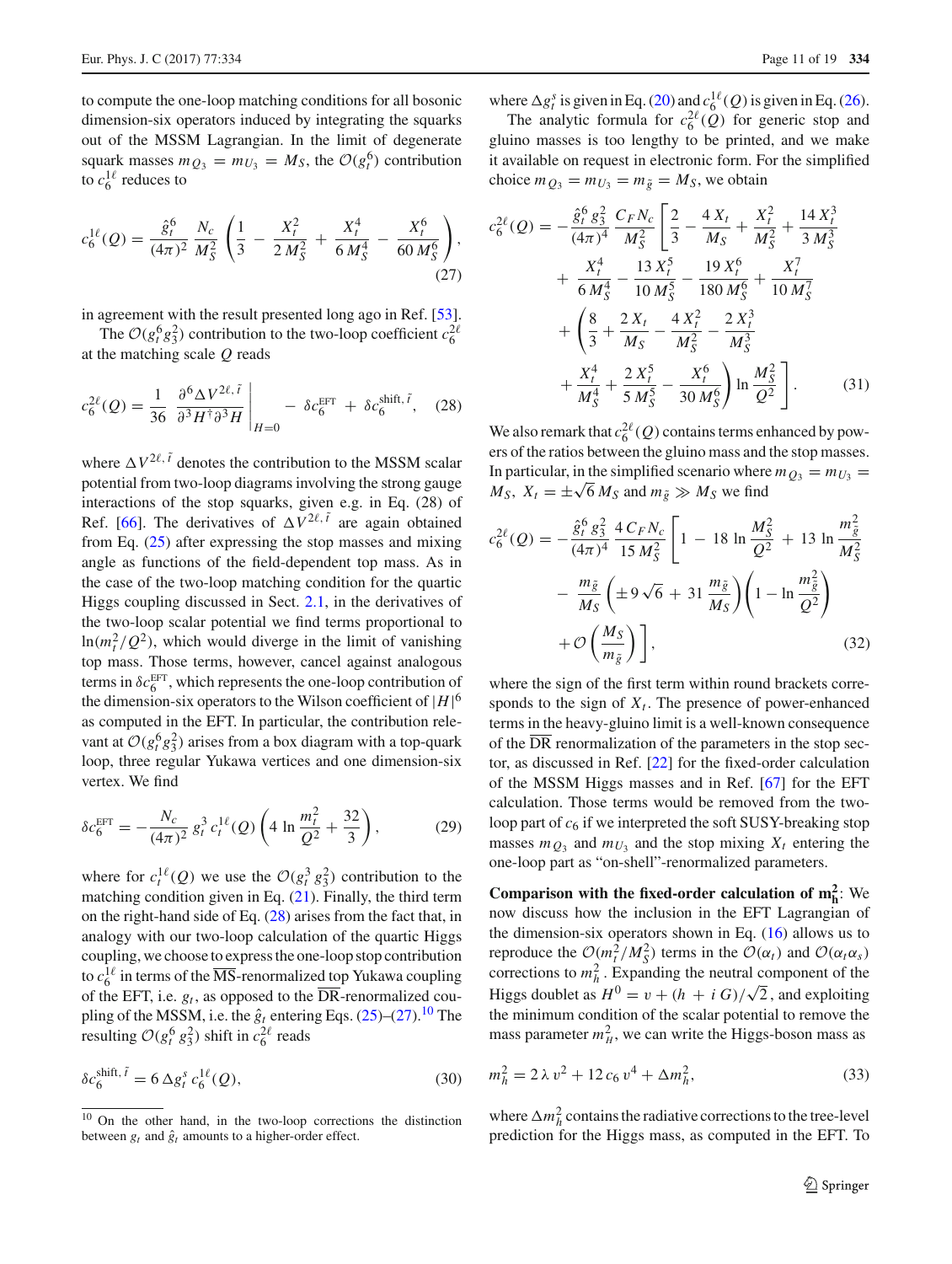avoid the occurrence of large logarithms in these corrections, the couplings  $\lambda$  and  $c_6$  in Eq. [\(33\)](#page-10-3) should be computed at a renormalization scale  $Q_{EW}$  of the order of the masses of the particles running in the loops. Focusing on the one- and twoloop terms that account for the desired  $\mathcal{O}(\alpha_t)$  and  $\mathcal{O}(\alpha_t \alpha_s)$ corrections, we find

<span id="page-11-0"></span>
$$
\Delta m_h^2 = \frac{N_c}{(4\pi)^2} \left[ -4 g_t^4 v^2 \ln \frac{g_t^2 v^2}{Q_{\text{EW}}^2} + 8 g_t c_t v^2 m_t^2 \left( 1 - 6 \ln \frac{m_t^2}{Q_{\text{EW}}^2} \right) \right] + \frac{C_F N_c}{(4\pi)^4} 8 g_t^2 g_3^2 m_t^2 \left( 3 \ln^2 \frac{m_t^2}{Q_{\text{EW}}^2} + \ln \frac{m_t^2}{Q_{\text{EW}}^2} \right), \tag{34}
$$

where the first two lines are the contribution of one-loop diagrams involving top quarks, the third line is the contribution of two-loop diagrams involving top quarks and gluons computed in the  $\overline{\text{MS}}$  scheme (the latter was given, e.g., in Ref. [\[96](#page-18-2)]), and we can typically take  $Q_{EW} \approx m_t$ . Since for the purpose of this calculation the coefficient  $c_t$  is first generated at one loop, in the first two lines of Eq. [\(34\)](#page-11-0) we have exploited the relation  $m_t = g_t v + c_t v^3$  and retained<sup>11</sup> only terms linear in  $c_t$  (note that in those terms, as well as in those of the third line, the difference between  $m_t^2$  and  $g_t^2 v^2$  amounts to a higher-order effect). Collecting all the terms in Eq. [\(33\)](#page-10-3) that involve the coefficients of dimension-six operators, we thus find for the one- and two-loop  $\mathcal{O}(m_t^2/M_S^2)$  terms

<span id="page-11-2"></span>
$$
\left(m_h^2\right)_{\text{dim6}}^{\mathcal{O}(\alpha_f)} = 12 v^4 c_6^{1\ell}(Q),\tag{35}
$$
\n
$$
\left(m_h^2\right)_{\text{dim6}}^{\mathcal{O}(\alpha_f \alpha_s)} = 12 v^4 \left[c_6^{2\ell}(Q) + \frac{\text{d}c_6}{\text{d}\ln Q^2}\Big|_{g_t^3 c_t} \ln \frac{Q_{\text{EW}}^2}{Q^2}\right] + \frac{N_c}{(4\pi)^2} 8 g_t c_t v^2 m_t^2 \left(1 - 6 \ln \frac{m_t^2}{Q_{\text{EW}}^2}\right),\tag{36}
$$

where the one-loop beta function of  $c<sub>6</sub>$  entering the squared brackets in Eq. [\(36\)](#page-11-2) accounts, at the two-loop level, for the fact that in Eq.  $(33)$  the coefficient  $c_6$  should be computed at the low scale  $Q_{EW}$ . Isolating the relevant terms in the RGEs for the dimension-six operators given in Refs. [\[97](#page-18-3)[–100](#page-18-4)], we have

$$
(\Delta m_h^2)^{1\ell, t} = \frac{N_c}{(4\pi)^2} \left[ 2 m_t^2 \left( g_t + 3 c_t v^2 \right)^2 \left( 1 - 3 \ln \frac{m_t^2}{Q_{\text{EW}}^2} \right) - 2 \frac{m_t^3}{v} \left( g_t - 3 c_t v^2 \right) \left( 1 - \ln \frac{m_t^2}{Q_{\text{EW}}^2} \right) \right].
$$

$$
\frac{dc_6}{d\ln Q^2} \supset -4N_c \frac{g_t^3 c_t}{(4\pi)^2}, \frac{dc_t}{d\ln Q^2} \supset -3C_F \frac{g_3^2 c_t}{(4\pi)^2}.
$$
\n(37)

However, for the coefficient  $c_t$  entering Eq. [\(36\)](#page-11-2) we can use directly the value obtained at the matching scale, see Eq. [\(21\)](#page-9-0), because its scale dependence amounts to a three-loop effect in  $m_h^2$ . We thus obtain

<span id="page-11-3"></span>
$$
\left(m_h^2\right)_{\text{dim}6}^{\mathcal{O}(\alpha_t \alpha_s)} = 12 v^4 c_6^{2\ell}(\mathcal{Q}) + \frac{N_c}{(4\pi)^2} 8 g_t c_t^{1\ell}(\mathcal{Q}) v^2 m_t^2 \left(1 - 6 \ln \frac{m_t^2}{\mathcal{Q}^2}\right).
$$
\n(38)

Expanding in powers of  $m_t^2$  the analytic results of Ref. [\[22\]](#page-16-8) for the  $O(\alpha_t)$  and  $O(\alpha_t \alpha_s)$  corrections to  $m_h^2$  in the MSSM, we checked that Eqs. [\(35\)](#page-11-2) and [\(38\)](#page-11-3) do indeed reproduce the one- and two-loop  $\mathcal{O}(m_t^2/M_S^2)$  terms of those corrections, respectively. To this purpose, it is necessary to take into account that in Ref. [\[22\]](#page-16-8) the top mass and Yukawa coupling entering the one-loop part of the corrections to  $m<sub>h</sub><sup>2</sup>$  are assumed to be MSSM parameters renormalized in the DR scheme, whereas, as discussed earlier, we choose to express  $c_6^{1\ell}(Q)$  in terms of the EFT coupling  $g_t$  renormalized in the MS scheme. To perform the comparison with the fixed-order calculation of  $m_h^2$  we must therefore omit the term  $\delta c_6^{\text{shift}, \hat{i}}$ in our formula for  $c_6^{2\ell}(Q)$ ; see Eqs. [\(28\)](#page-10-0) and [\(30\)](#page-10-4).

## 3.2 Impact of dimension-six operators on the Higgs-mass prediction

In this section we illustrate the numerical impact of the dimension-six operators of Eq. [\(16\)](#page-8-0) on the EFT prediction for the Higgs mass. We modified the code HSSUSY [\[72](#page-17-17)], implementing the matching conditions for  $c_6$  and  $c_t$  at the SUSY scale, their evolution down to the EW scale through the RGEs of Eq.  $(37)$ ,<sup>[12](#page-11-5)</sup> and their effects at the EW scale, both on the calculation of  $m_h^2$  – see Eqs. [\(33\)](#page-10-3) and [\(34\)](#page-11-0) – and on the determination of the top Yukawa coupling. In particular, the latter becomes

<span id="page-11-6"></span>
$$
g_t(Q_{\text{EW}}) = \frac{\overline{m}_t}{v} - c_t v^2, \tag{39}
$$

where  $\overline{m}_t$  denotes the  $\overline{\text{MS}}$ -renormalized top mass, extracted at the scale  $Q_{\text{EW}}$  from  $M_t^{\text{pole}}$  with SM formulas, and we neglect the effects of dimension-six operators that do not contribute at  $O(g_3^2)$ . We note that the *c<sub>t</sub>*-induced shift on the matching condition for the top Yukawa coupling, Eq. [\(39\)](#page-11-6) above,

<span id="page-11-4"></span><span id="page-11-1"></span><sup>&</sup>lt;sup>11</sup> Before the expansion in  $c_t$  the one-loop contribution to  $\Delta m_h^2$  involving top quarks reads, in our EFT,

<span id="page-11-5"></span> $12$  Note that we neglect additional terms in those RGEs, as well as the contributions of the dimension-six operators to the RGEs of the SM couplings [\[98](#page-18-5)], because they do not contribute to the  $\mathcal{O}(\alpha_t)$  and  $\mathcal{O}(\alpha_t \alpha_s)$  corrections to  $m_h^2$ .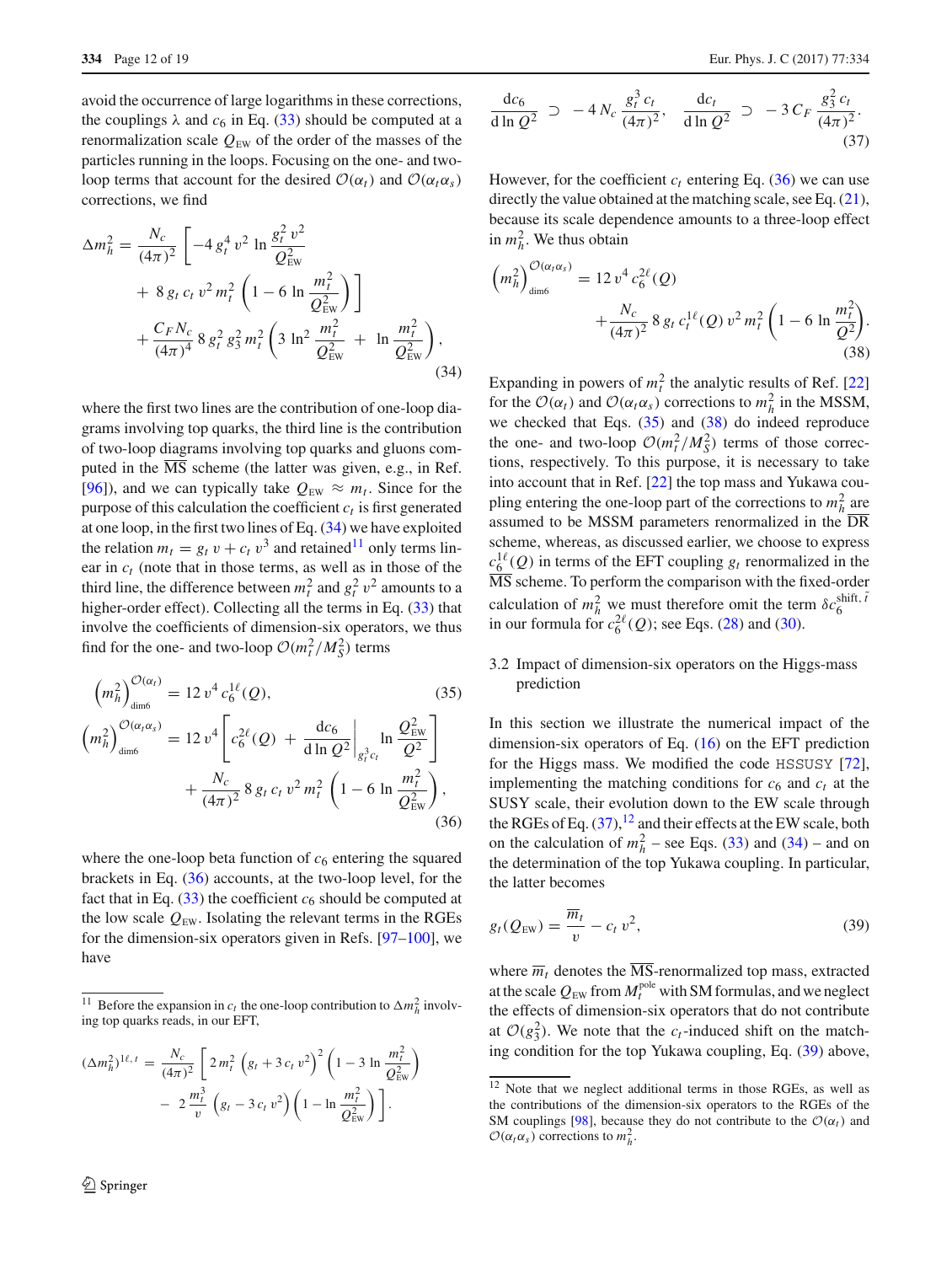affects all corrections controlled by  $g_t$  to the quartic Higgs coupling – namely, the threshold corrections at the SUSY scale and the renormalization-group evolution down to the EW scale – as well as the top-quark contributions to  $\Delta m_h^2$ given in Eq. [\(34\)](#page-11-0). This results in an "indirect" contribution of a dimension-six operator to the EFT prediction for  $m_h^2$ , which combines with the "direct" contributions controlled by  $c_6$  and  $c_7$  in Eqs. [\(33\)](#page-10-3) and [\(34\)](#page-11-0).

In Fig. [3](#page-13-0) we show the deviation induced in the EFT prediction for the Higgs mass by the presence of the dimensionsix operators of Eq.  $(16)$ . The SM parameters used as input for HSSUSY are the same as those listed at the beginning of Sect. [2.2.](#page-5-0) We consider a simplified MSSM scenario with  $\tan \beta = 20$  and all soft SUSY-breaking masses of sfermions and EW gauginos, as well as the heavy Higgs-doublet mass  $m_A$  and the higgsino mass  $\mu$ , set equal to a common SUSY scale  $M<sub>S</sub>$ ; the trilinear Higgs-stop coupling  $A<sub>t</sub>$  is fixed by the maximal mixing condition  $A_t - \mu$  cot  $\beta = \sqrt{6} M_s$ , and  $A_b = A_\tau = A_t$ ; finally, the gluino mass is set to  $m_{\tilde{g}} = M_S$ in the left plot and to  $m_{\tilde{g}} = 2 M_S$  in the right plot. We vary the common SUSY scale between  $M<sub>S</sub> = 500$  GeV and  $M<sub>S</sub> = 1$  TeV, and interpret the soft SUSY-breaking stop masses and  $A_t$  as  $\overline{DR}$ -renormalized parameters at the matching scale  $Q = M<sub>S</sub>$ . We remark that, in the considered range of *MS*, the prediction of HSSUSY for *mh* (before the introduction of the dimension-six operators) varies between 120.2 and 123 GeV in the left plot and between 118.7 and 121.9 GeV in the right plot, always several GeV below the value measured at the LHC. Therefore, rather than depicting fully realistic scenarios, the figure is meant to illustrate the relative importance of the different effects induced by dimension-six operators, and how those effects get suppressed by an increase in the SUSY scale.

The dashed blue lines in the plots of Fig. [3](#page-13-0) represent the inclusion of the sole operator  $|H|^6$ , with the coefficient  $c_6$ computed at one loop and "frozen" at the matching scale  $Q = M_S$ . This accounts for the  $\mathcal{O}(m_t^2/M_S^2)$  part of the  $\mathcal{O}(\alpha_t)$ corrections to the Higgs mass, as given in Eq.  $(35)$ . We see that, in these scenarios, the corresponding shift in  $m_h$  is negative and rather modest, decreasing from about 470 MeV for  $M_S = 500$  GeV to about 90 MeV for  $M_S = 1$  TeV.

The solid red lines in the plots of Fig. [3](#page-13-0) represent instead the inclusion of both of the operators of Eq.  $(16)$ , with coefficients  $c_6$  and  $c_t$  computed at two loops and one loop, respectively, and evolved between the scales  $M_S$  and  $Q_{EW}$  with the RGEs of Eq. [\(37\)](#page-11-4). This accounts also for the  $\mathcal{O}(m_t^2/M_S^2)$ part of the  $\mathcal{O}(\alpha_t \alpha_s)$  corrections to the Higgs mass, as given in Eq. [\(38\)](#page-11-3). In the scenario shown in the left plot, corresponding to  $m_{\tilde{g}} = M_S$ , the two-loop  $\mathcal{O}(m_t^2/M_S^2)$  corrections appear to be rather small, never reaching even  $\pm 100$  MeV in the considered range of *MS*. However, we must take into account that the difference between the dashed blue and solid red lines results from the combination of several effects, namely: (i) the  $c_t$ -induced shift in the value of  $g_t$  used in the whole calculation, see Eq.  $(39)$ , whose "indirect" effects on  $m_h$  we show for illustration as the dot-dashed green lines; (ii) the inclusion of the two-loop part of the matching condition for  $c<sub>6</sub>$  at the SUSY scale; (iii) the evolution of  $c_6$  (and of  $c_t$ ) between the SUSY scale and the EW scale; (iv) the terms controlled by  $c_t$  in the radiative corrections to the Higgs mass at the EW scale; see Eq. [\(34\)](#page-11-0). In the scenario of the left plot, the first three of these effects shift  $m_h$  by several hundred MeV each for  $M<sub>S</sub> = 500$  GeV, but they undergo significant cancellations, whereas the fourth effect is considerably less important. On the other hand, in the scenario shown in the right plot, corresponding to  $m_{\tilde{g}} = 2 M_S$ , the "indirect" effects of the shift in  $g_t$  are reduced due to a smaller value of  $c_t$ , and the two-loop contribution to the matching of  $c_6$  at the SUSY scale doubles in size and changes sign, with the result that the combined effects of the two-loop  $\mathcal{O}(m_t^2/M_S^2)$  corrections are much more significant than in the left plot, further decreasing the prediction for  $m_h$  by about 600 MeV for  $M_s = 500$  GeV and about 130 MeV for  $M_S = 1$  TeV.

To assess the relevance of the  $O(m_t^2/M_S^2)$  logarithmic effects beyond two loops, we removed from the EFT prediction for the Higgs mass the higher-order terms that are picked up by solving numerically the RGEs of the Wilson coefficients in Eq. [\(37\)](#page-11-4). In practice, we compared our results for  $m_h$  with those obtained by "freezing"  $c_t$  at the SUSY scale and truncating the evolution of  $c<sub>6</sub>$  to the first order in the perturbative expansion – see the terms within square brackets in Eq. [\(36\)](#page-11-2). We found that these higher-order logarithmic effects are very small in the considered scenarios: even in the one with  $m_{\tilde{g}} = M_S$ , characterized by a larger value of  $c_t$  and hence a stronger scale dependence of both  $c_t$ and  $c_6$ , the resulting shift in  $m_h$  reaches a maximum of about 20 MeV for  $M_S \approx 600$  GeV, then decreases for larger  $M_S$ as the suppression by a factor  $m_t^2/M_S^2$  begins to prevail over the logarithmic enhancement.

Finally, the dotted black lines in the plots of Fig. [3](#page-13-0) represent a naive estimate of the overall size of the  $O(v^2/M_S^2)$ corrections to the Higgs mass, corresponding to the "EFT uncertainty" implemented in the code SusyHD. Following Ref. [\[67\]](#page-17-12), we obtain that estimate by multiplying the contribution to  $\Delta \lambda^{1\ell}$  from each SUSY particle with mass  $M_i$  by a factor<sup>[13](#page-12-0)</sup>  $(1 \pm 2 v^2/M_i^2)$ . It appears that, even in the scenario of the right plot where the computed  $\mathcal{O}(m_t^2/M_S^2)$  corrections to the Higgs mass are more significant, the SusyHD estimate of those effects is larger by about a factor of three. Therefore, even if the one- and two-loop  $\mathcal{O}(v^2/M_S^2)$  corrections to  $m_h^2$  that are not included in our analysis – such as, e.g.,

<span id="page-12-0"></span><sup>13</sup> To be conservative, we adjust the signs in the rescaling factors for scalars and EW-inos so that the resulting shifts in  $\Delta \lambda^{1\ell}$  add up. The upper edge of the uncertainty band, not shown in the plots, can be obtained by reversing all signs.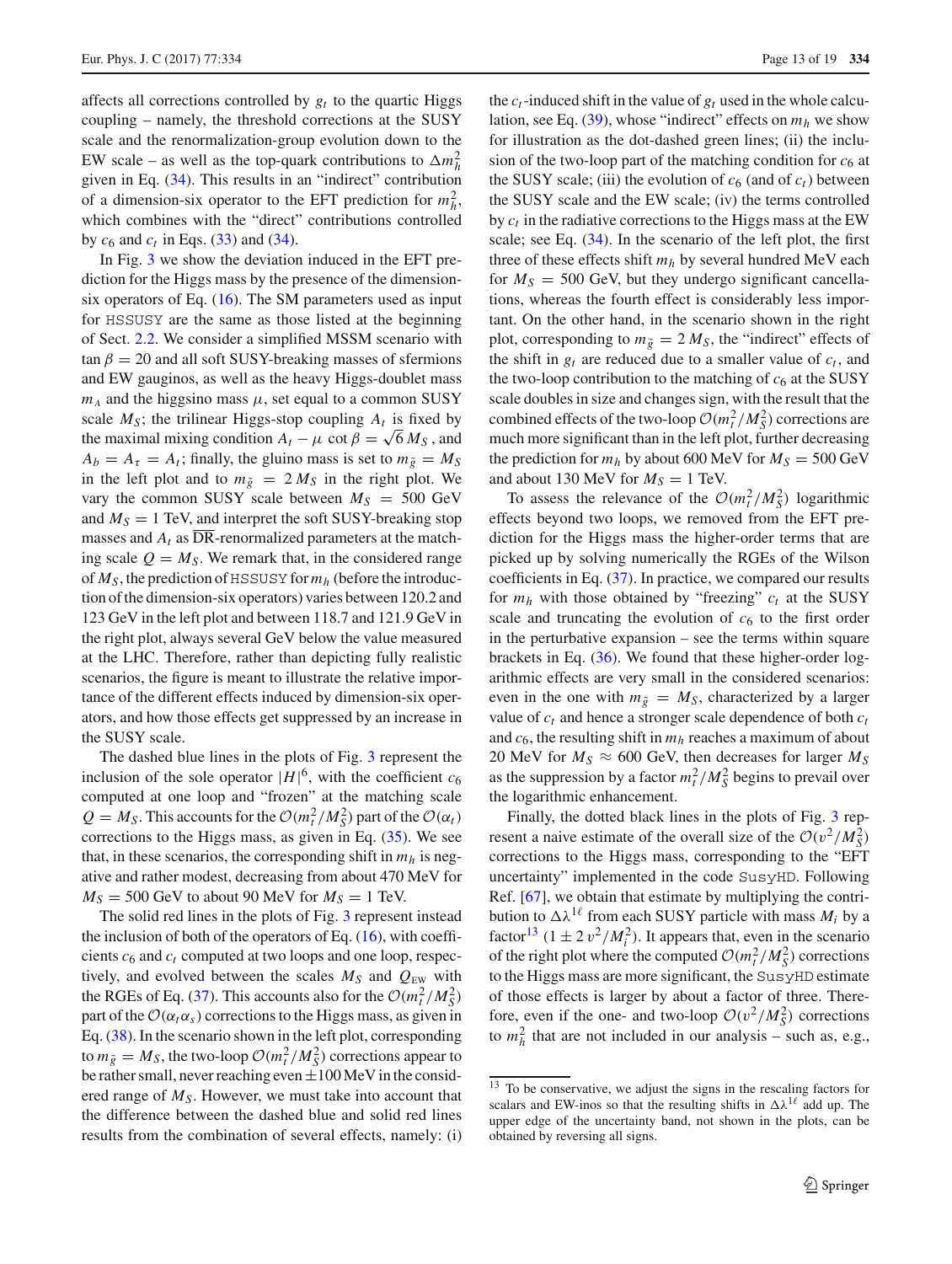$m_{\tilde{g}} = 2M_S$ 



<span id="page-13-0"></span>**Fig. 3** Effects of dimension-six operators on the EFT prediction for the Higgs mass, as a function of a common stop mass scale  $M_S$ , for  $X_t = \sqrt{6} M_s$ . In the *left plot* we take  $m_{\tilde{g}} = M_s$ , whereas in the *right* 



<span id="page-13-1"></span>**Fig. 4** Effects of dimension-six operators on the EFT prediction for the Higgs mass, as a function of the ratio  $X_t/M_s$ , for a common stop mass scale  $M_S = 1$  TeV. In the *left plot* we take  $m_{\tilde{g}} = 1$  TeV, whereas in the *right plot* we take  $m_{\tilde{g}} = 2 \text{ TeV}$ . The *thin vertical lines* in the two

the two-loop corrections proportional to  $g_t^4 m_t^4 / M_S^2$  – were as large as the ones that we did compute and had the same sign, the estimate of the "EFT uncertainty" implemented in SusyHD would turn out to be sufficiently conservative in the considered scenarios.

It is legitimate to wonder whether the relatively small size of the  $\mathcal{O}(m_t^2/M_S^2)$  corrections found in the scenarios of Fig. [3](#page-13-0) is just an accident, perhaps related to the choice  $X_t = \sqrt{6} M_S$ made to ensure a near-maximal prediction for the Higgs mass. To answer this question, in Fig. [4](#page-13-1) we show again the deviation induced in the EFT prediction for the Higgs mass by the presence of the dimension-six operators of Eq. [\(16\)](#page-8-0), this time as a function of the ratio  $X_t / M_S$ . We set  $M_S = 1$  TeV, and take all of the remaining MSSM parameters as in the two



500 600 700 800 900 1000  $M_S$  [GeV]

*plot* we take  $m_{\tilde{g}} = 2 M_S$ . The meaning of the *different curves* and the values of the remaining MSSM parameters are described in the text

one-loop  $c_6$ two-loop  $c_6 + c_4$ indirect effect of <sup>c</sup>*<sup>t</sup>* EFT uncertainty

 $-1.5$  L<br>500

-1

-0.5

 $\mathbf{0}$ 

0.5

plots mark the condition  $X_t/M_s = \sqrt{6}$ . The meaning of the *different curves* and the values of the remaining MSSM parameters are the same as in Fig. [3,](#page-13-0) as described in the text

scenarios of Fig. [3.](#page-13-0) In particular, we take  $m_{\tilde{g}} = 1$  TeV in the left plot and  $m_{\tilde{g}} = 2 \text{ TeV}$  in the right plot. The thin vertical lines in the two plots of Fig. [4](#page-13-1) mark the condition  $X_t/M_s =$  $\sqrt{6}$ , i.e. they map the right edge of the corresponding plots in Fig. [3.](#page-13-0) The meaning of all other lines is the same as in Fig. [3.](#page-13-0)

Figure [4](#page-13-1) shows that, for a given value of *MS*, the impact of the  $\mathcal{O}(m_t^2/M_S^2)$  corrections to the Higgs mass can indeed be larger than the one found when  $X_t/M_s = \sqrt{6}$ . This happens in particular for  $X_t \approx 0$ , or for values of  $|X_t/M_s|$  larger than  $\sqrt{6}$ . The figure also shows that for  $X_t \approx 0$  the SusyHD estimate of the "EFT uncertainty" falls short of the computed  $O(m_t^2/M_S^2)$  corrections to the Higgs mass. Indeed, the main contribution to the SusyHD estimate is the one from stops, which – being proportional to the corresponding contribu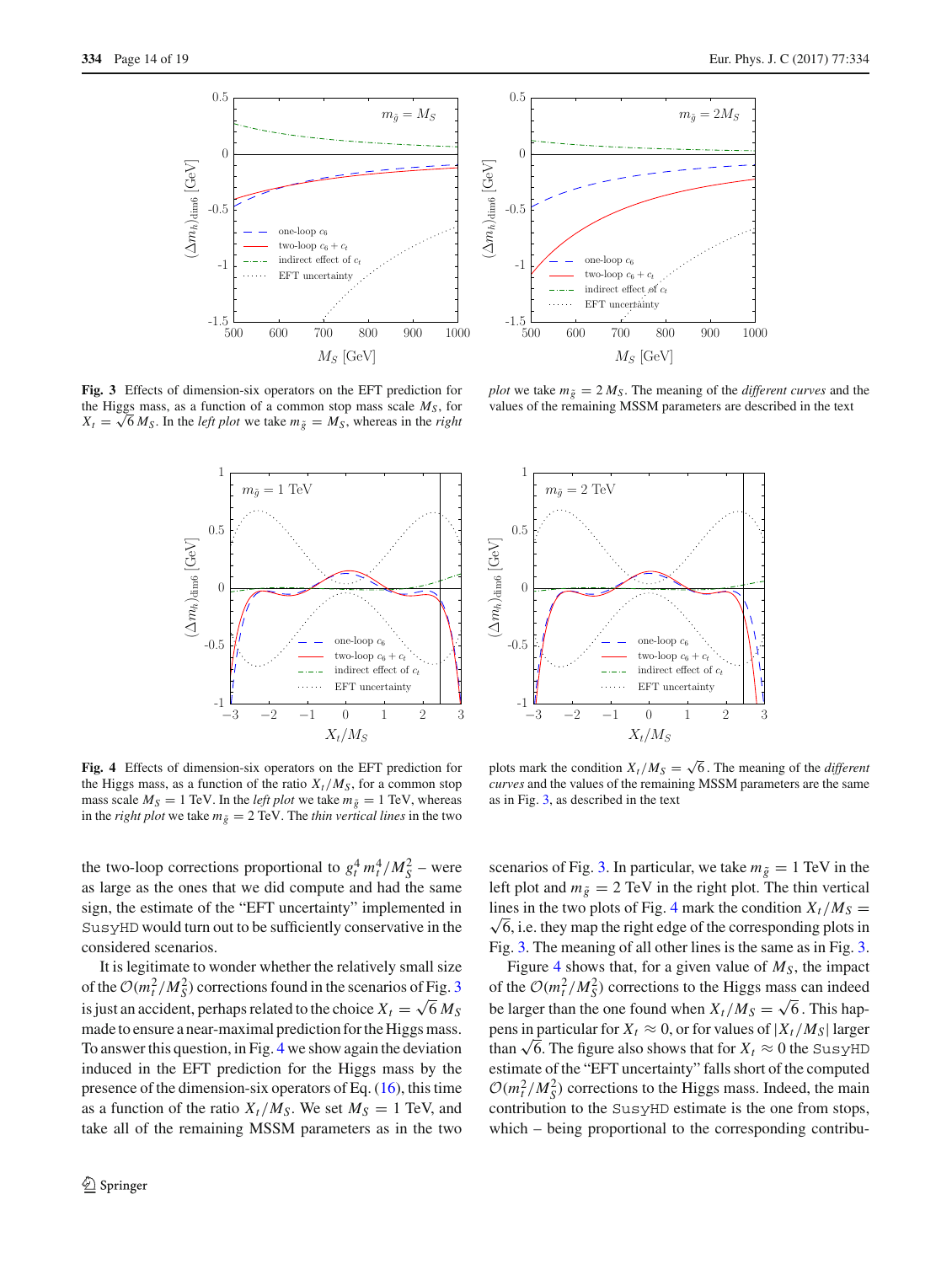tion to  $\Delta \lambda^{1\ell}$ , see Eq. [\(2\)](#page-2-1) – is maximized for  $|X_t/M_s| = \sqrt{6}$ and vanishes for  $X_t = 0$  (the small non-zero value of the "EFT uncertainty" visible in the plots at  $X_t = 0$  is due to the contributions of EW gauginos and higgsinos). In contrast, Eq.  $(27)$  shows that the one-loop stop contribution to  $c<sub>6</sub>$ does not vanish for  $X_t = 0$ , yielding a shift in  $m_h$  of about 130 MeV. However, we must recall that moving away from the "maximal mixing" condition on  $X_t$  results in a significant decrease in the EFT prediction for the Higgs mass, e.g. for  $X_t = 0$  we would find  $m_h \approx 110.8$  GeV. In order to recover a prediction for *mh* within a few GeV from the observed value, we would need to raise the SUSY scale  $M<sub>S</sub>$  to several TeV, strongly suppressing all effects of dimension-six operators. Therefore, the SusyHD estimate of the "EFT uncertainty" happens to be at its most conservative precisely in the region of the MSSM parameter space where the  $\mathcal{O}(m_t^2/M_S^2)$  effects discussed in this section have a chance to be numerically relevant.

#### **4 Conclusions**

If the MSSM is realized in nature, both the measured value of the Higgs mass and the (so far) negative results of the searches for superparticles at the LHC suggest some degree of separation between the SUSY scale  $M<sub>S</sub>$  and the EW scale. In this scenario the MSSM prediction for the Higgs mass is subject to potentially large logarithmic corrections, which can be resummed to all orders in an EFT approach. Over the past few years this has stimulated a considerable amount of activity, aimed, on one hand, at refining the EFT calculation of the MSSM Higgs mass [\[65](#page-17-11)[–67\]](#page-17-12), and, on the other hand, at combining it with the fixed-order calculations implemented in public codes for the determination of the MSSM mass spectrum [\[64,](#page-17-10)[73](#page-17-18)[,75](#page-17-20)[,76](#page-17-23)]. Here we contributed to these efforts by providing a complete determination of the two-loop threshold corrections to the quartic Higgs coupling in the limit of vanishing EW gauge (and first-two-generation Yukawa) couplings, for generic values of all the relevant SUSY-breaking parameters. We also studied a class of one- and two-loop corrections to the Higgs mass suppressed by  $m_t^2/M_S^2$ , extending the SM Lagrangian with appropriate dimension-six operators. All of our results are available upon request in electronic form, and they were also implemented in modified versions of the codes SusyHD [\[69](#page-17-14)] and HSSUSY [\[72\]](#page-17-17).

The numerical impact of the various corrections computed in this paper turns out to be small, typically below one GeV in regions of the MSSM parameter space where the prediction for the Higgs mass is within a few GeV from the observed value. We stress that this is in fact a desirable feature of the EFT calculation of the Higgs mass: while the logarithmically enhanced corrections are accounted for by the evolution of the parameters between the matching scale and the EW scale, and high-precision calculations at the EW scale can be borrowed from the SM, the small impact of the two-loop corrections computed at the matching scale suggests that the "SUSY uncertainty" associated to uncomputed higher-order terms should be well under control. In principle, the advantages of an EFT approach are less clear-cut when there is only a moderate separation between the SUSY scale and the EW scale, so that the omission of  $O(v^2/M_S^2)$  effects in the calculation of the Higgs mass is not warranted. However, our study of the dimension-six operators suggests that the naive estimate of the theoretical uncertainty associated to missing  $O(v^2/M_S^2)$  effects (or "EFT uncertainty") implemented in the code SusyHD is indeed sufficiently conservative in the relevant regions of the MSSM parameter space. The EFT approach also becomes more complicated when some of the new particles are much lighter than the rest. For example, while our results for the two-loop corrections to the quartic Higgs coupling can be directly applied to the standard split-SUSY scenario by taking the limit of vanishing gluino and higgsino masses, scenarios in which both Higgs doublets are light require a dedicated calculation, in which the effective theory valid below the SUSY scale is a THDM (see, e.g., Ref. [\[71\]](#page-17-16)).

Finally, we recall that the accuracy of the measurement of the Higgs mass at the LHC has already reached the level of a few hundred MeV – i.e., comparable to the effects of the corrections discussed in this paper – and will improve further when more data become available. If SUSY shows up at last, the mass and the couplings of the SM-like Higgs boson will serve as precision observables to constrain MSSM parameters that might not be directly accessible by experiment, especially in scenarios where some of the superparticle masses are in the multi-TeV range. To this purpose, the accuracy of the theoretical predictions will have to match the experimental one, making a full inclusion of two-loop effects in the Higgs-mass calculation unavoidable. Our results should be regarded as necessary steps in that direction.

**Acknowledgements** We thank A. Falkowski, M.D. Goodsell, the authors of FeynHiggs and those of FlexibleEFTHiggs for useful discussions. The work of E. B. is supported by the Collaborative Research Center SFB676 of the Deutsche Forschungsgemeinschaft (DFG), "Particles, Strings and the Early Universe". The work of P. S. is supported in part by French state funds managed by the Agence Nationale de la Recherche (ANR), in the context of the LABEX ILP (ANR-11-IDEX-0004-02, ANR-10-LABX-63) and of the grant "HiggsAutomator" (ANR-15-CE31-0002). P. S. also acknowledges support by the Research Executive Agency (REA) of the European Commission under the Initial Training Network "HiggsTools" (PITN-GA-2012-316704) and by the European Research Council (ERC) under the Advanced Grant "Higgs@LHC" (ERC-2012- ADG\_20120216-321133).

**Open Access** This article is distributed under the terms of the Creative Commons Attribution 4.0 International License [\(http://creativecomm](http://creativecommons.org/licenses/by/4.0/) [ons.org/licenses/by/4.0/\)](http://creativecommons.org/licenses/by/4.0/), which permits unrestricted use, distribution,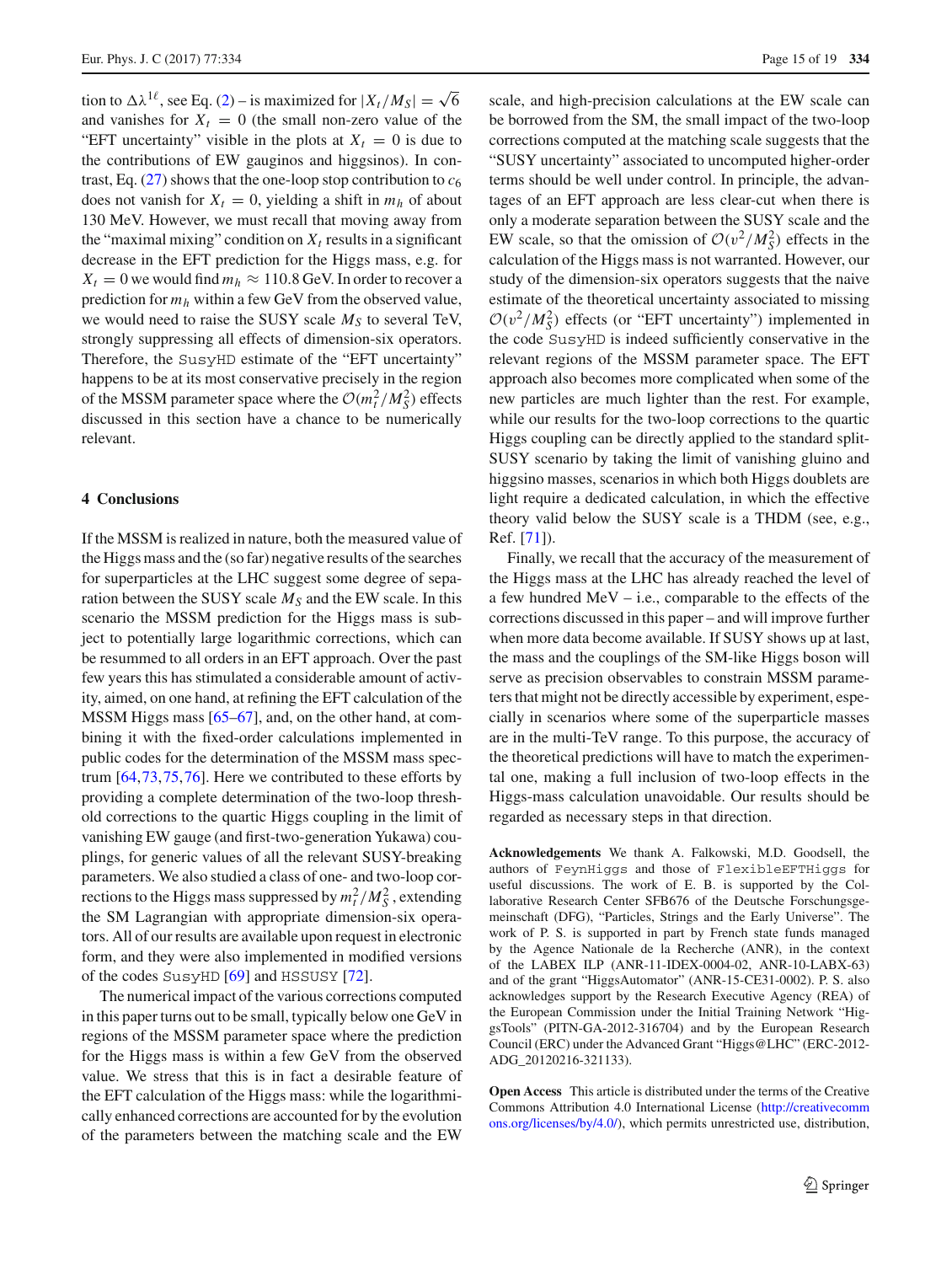and reproduction in any medium, provided you give appropriate credit to the original author(s) and the source, provide a link to the Creative Commons license, and indicate if changes were made. Funded by SCOAP3.

#### **Appendix**

We present here the one-loop scalar contributions to the matching condition for the quartic Higgs coupling, including all terms controlled by third-family Yukawa couplings:

<span id="page-15-5"></span>
$$
(4\pi)^{2} \Delta \lambda^{1\ell, \phi} = N_{c} \hat{g}_{t}^{2} \left[ \hat{g}_{t}^{2} + \frac{1}{2} \left( g_{2}^{2} - \frac{g_{1}^{2}}{5} \right) \cos 2\beta \right] \ln \frac{m_{Q_{3}}^{2}}{Q^{2}}
$$
  
+  $N_{c} \hat{g}_{t}^{2} \left[ \hat{g}_{t}^{2} + \frac{2}{5} g_{1}^{2} \cos 2\beta \right] \ln \frac{m_{U_{3}}^{2}}{Q^{2}}$   
+  $N_{c} \hat{g}_{b}^{2} \left[ \hat{g}_{b}^{2} - \frac{1}{2} \left( g_{2}^{2} + \frac{g_{1}^{2}}{5} \right) \cos 2\beta \right] \ln \frac{m_{Q_{3}}^{2}}{Q^{2}}$   
+  $N_{c} \hat{g}_{b}^{2} \left[ \hat{g}_{b}^{2} - \frac{1}{2} \left( g_{2}^{2} - \frac{3}{5} g_{1}^{2} \right) \cos 2\beta \right] \ln \frac{m_{Q_{3}}^{2}}{Q^{2}}$   
+  $\hat{g}_{t}^{2} \left[ \hat{g}_{t}^{2} - \frac{1}{2} \left( g_{2}^{2} - \frac{3}{5} g_{1}^{2} \right) \cos 2\beta \right] \ln \frac{m_{L_{3}}^{2}}{Q^{2}}$   
+  $\hat{g}_{t}^{2} \left[ \hat{g}_{t}^{2} - \frac{3}{5} g_{1}^{2} \cos 2\beta \right] \ln \frac{m_{E_{3}}^{2}}{Q^{2}}$   
+  $\hat{g}_{t}^{2} \left[ \hat{g}_{t}^{2} - \frac{3}{5} g_{1}^{2} \cos 2\beta \right] \ln \frac{m_{E_{3}}^{2}}{Q^{2}}$   
+  $8 N_{c} g_{1}^{4} \ln \frac{m_{U_{i}}^{2}}{Q^{2}} + 2 N_{c} g_{1}^{4} \ln \frac{m_{Q_{i}}^{2}}{Q^{2}}$   
+  $18 g_{1}^{4} \ln \frac{m_{U_{i}}^{2}}{Q^{2}}$   
+  $18 g_{1}^{4} \ln \frac{m_{U_{i}}^{2}}{Q^{2}}$ <

$$
-\frac{\cos^2 2\beta}{12}\left(\frac{3}{5}g_1^2+g_2^2\right)\widetilde{F}_5\left(x_f\right)\bigg\},\qquad\text{(A1)}
$$

where the compact notation used in the sum over the sfermion species  $f = t, b, \tau$  is described after Eq. [\(2\)](#page-2-1), and all loop functions  $F_i$  are defined in Appendix A of Ref. [\[66\]](#page-17-21). In addition,  $Q_f$  is the electric charge and  $T_{f_L}^3$  is the third component of the weak isospin of the "left" sfermion of each species. We recall that Eq.  $(A1)$  assumes that the tree-level part of the matching condition for  $\lambda$ , see Eq. [\(1\)](#page-2-2), be expressed in terms of the EW gauge couplings of the SM and of an angle  $\beta$  defined as in Sect. [2.2](#page-5-0) of Ref. [\[66\]](#page-17-21). We also remark that the third-family Yukawa couplings  $\hat{g}_f$  entering Eq. [\(A1\)](#page-15-5) are the MSSM ones. As discussed in Sect. [2.1,](#page-3-4) our choice of using instead the top and tau Yukawa couplings of the SM (denoted as  $g_t$  and  $g_{\tau}$ ) in the one-loop part of the threshold correction to the quartic Higgs coupling induces shifts in the two-loop part of the correction; see Eq.  $(11)$ . Finally, we note that Eq.  $(A1)$  differs from Eq.  $(11)$  of Ref. [\[67](#page-17-12)] by the presence of the terms in the third to sixth lines.

#### **References**

- <span id="page-15-0"></span>1. Y. Okada, M. Yamaguchi, T. Yanagida, Upper bound of the lightest Higgs boson mass in the minimal supersymmetric standard model. Prog. Theor. Phys. **85**, 1–6 (1991)
- 2. Y. Okada, M. Yamaguchi, T. Yanagida, Renormalization group analysis on the Higgs mass in the softly broken supersymmetric standard model. Phys. Lett. B **262**, 54–58 (1991)
- 3. J.R. Ellis, G. Ridolfi, F. Zwirner, Radiative corrections to the masses of supersymmetric Higgs bosons. Phys. Lett. B**257**, 83–91 (1991)
- 4. J.R. Ellis, G. Ridolfi, F. Zwirner, On radiative corrections to supersymmetric Higgs boson masses and their implications for LEP searches. Phys. Lett. B **262**, 477–484 (1991)
- 5. A. Brignole, J.R. Ellis, G. Ridolfi, F. Zwirner, The Supersymmetric charged Higgs boson mass and LEP phenomenology. Phys. Lett. B **271**, 123–132 (1991)
- <span id="page-15-1"></span>6. H.E. Haber, R. Hempfling, Can the mass of the lightest Higgs boson of the minimal supersymmetric model be larger than m(Z)? Phys. Rev. Lett. **66**, 1815–1818 (1991)
- <span id="page-15-2"></span>7. P.H. Chankowski, S. Pokorski, J. Rosiek, Charged and neutral supersymmetric Higgs boson masses: complete one loop analysis. Phys. Lett. B **274**, 191–198 (1992)
- 8. P.H. Chankowski, S. Pokorski, J. Rosiek, Complete on-shell renormalization scheme for the minimal supersymmetric Higgs sector. Nucl. Phys. B **423**, 437–496 (1994). [arXiv:hep-ph/9303309](http://arxiv.org/abs/hep-ph/9303309) [hepph]
- 9. A. Brignole, Radiative corrections to the supersymmetric charged Higgs boson mass. Phys. Lett. B **277**, 313–323 (1992)
- 10. A. Brignole, Radiative corrections to the supersymmetric neutral Higgs boson masses. Phys. Lett. B **281**, 284–294 (1992)
- 11. A. Dabelstein, The One loop renormalization of the MSSM Higgs sector and its application to the neutral scalar Higgs masses. Z. Phys. C **67**, 495–512 (1995). [arXiv:hep-ph/9409375](http://arxiv.org/abs/hep-ph/9409375) [hep-ph]
- <span id="page-15-4"></span>12. D.M. Pierce, J.A. Bagger, K.T. Matchev, R.-J. Zhang, Precision corrections in the minimal supersymmetric standard model. Nucl. Phys. B **491**, 3–67 (1997). [arXiv:hep-ph/9606211](http://arxiv.org/abs/hep-ph/9606211) [hep-ph]
- <span id="page-15-3"></span>13. M. Frank, T. Hahn, S. Heinemeyer, W. Hollik, H. Rzehak, G. Weiglein, The Higgs Boson Masses and mixings of the complex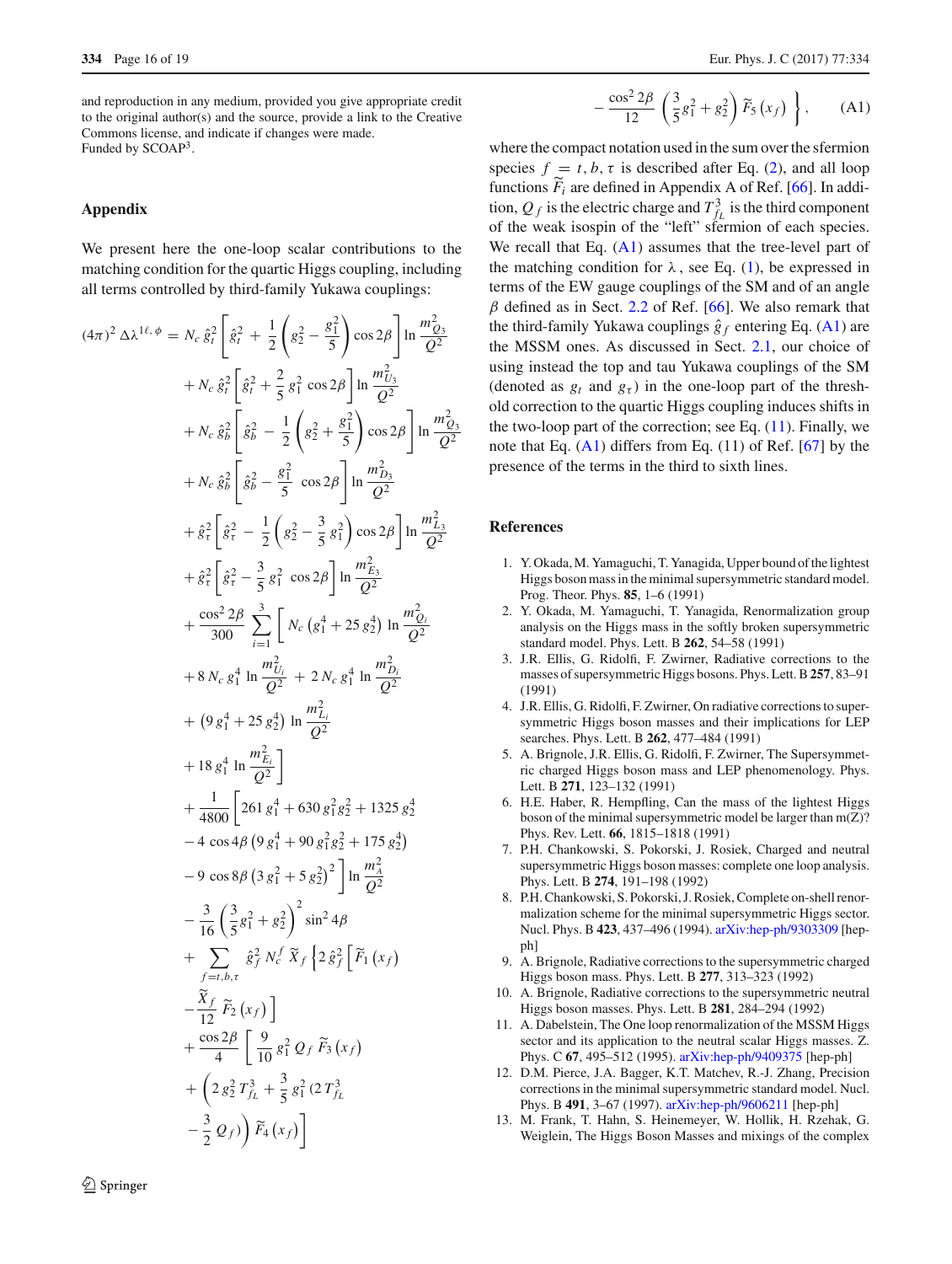MSSM in the Feynman-diagrammatic approach. JHEP **02**, 047 (2007). [arXiv:hep-ph/0611326](http://arxiv.org/abs/hep-ph/0611326) [hep-ph]

- <span id="page-16-0"></span>14. R. Hempfling, A.H. Hoang, Two loop radiative corrections to the upper limit of the lightest Higgs boson mass in the minimal supersymmetric model. Phys. Lett. B **331**, 99–106 (1994). [arXiv:hep-ph/9401219](http://arxiv.org/abs/hep-ph/9401219) [hep-ph]
- 15. S. Heinemeyer, W. Hollik, G. Weiglein, QCD corrections to the masses of the neutral CP - even Higgs bosons in the MSSM. Phys. Rev. D **58**, 091701 (1998). [arXiv:hep-ph/9803277](http://arxiv.org/abs/hep-ph/9803277) [hep-ph]
- 16. S. Heinemeyer, W. Hollik, G. Weiglein, Precise prediction for the mass of the lightest Higgs boson in the MSSM. Phys. Lett. B **440**, 296–304 (1998). [arXiv:hep-ph/9807423](http://arxiv.org/abs/hep-ph/9807423) [hep-ph]
- <span id="page-16-7"></span>17. S. Heinemeyer, W. Hollik, G. Weiglein, The Masses of the neutral CP - even Higgs bosons in the MSSM: accurate analysis at the two loop level. Eur. Phys. J. C **9**, 343–366 (1999). [arXiv:hep-ph/9812472](http://arxiv.org/abs/hep-ph/9812472) [hep-ph]
- <span id="page-16-24"></span>18. S. Heinemeyer, W. Hollik, H. Rzehak, G. Weiglein, Highprecision predictions for the MSSM Higgs sector at O(alpha(b) alpha(s)). Eur. Phys. J. C **39**, 465–481 (2005). [arXiv:hep-ph/0411114](http://arxiv.org/abs/hep-ph/0411114) [hep-ph]
- 19. R.-J. Zhang, Two loop effective potential calculation of the lightest CP even Higgs boson mass in the MSSM. Phys. Lett. B**447**, 89–97 (1999). [arXiv:hep-ph/9808299](http://arxiv.org/abs/hep-ph/9808299) [hep-ph]
- 20. J.R. Espinosa, R.-J. Zhang, MSSM lightest CP even Higgs boson mass to O(alpha(s) alpha(t)): the effective potential approach. JHEP **03**, 026 (2000). [arXiv:hep-ph/9912236](http://arxiv.org/abs/hep-ph/9912236) [hep-ph]
- <span id="page-16-23"></span>21. J.R. Espinosa, R.-J. Zhang, Complete two loop dominant corrections to the mass of the lightest CP even Higgs boson in the minimal supersymmetric standard model. Nucl. Phys. B **586**, 3–38 (2000). [arXiv:hep-ph/0003246](http://arxiv.org/abs/hep-ph/0003246) [hep-ph]
- <span id="page-16-8"></span>22. G. Degrassi, P. Slavich, F. Zwirner, On the neutral Higgs boson masses in the MSSM for arbitrary stop mixing. Nucl. Phys. B **611**, 403–422 (2001). [arXiv:hep-ph/0105096](http://arxiv.org/abs/hep-ph/0105096) [hep-ph]
- 23. A. Brignole, G. Degrassi, P. Slavich, F. Zwirner, On the  $O(\text{alpha}(t)$ <sup>\*\*</sup>2) two loop corrections to the neutral Higgs boson masses in the MSSM. Nucl. Phys. B **631**, 195–218 (2002). [arXiv:hep-ph/0112177](http://arxiv.org/abs/hep-ph/0112177) [hep-ph]
- <span id="page-16-25"></span>24. A. Brignole, G. Degrassi, P. Slavich, F. Zwirner, On the two loop sbottom corrections to the neutral Higgs boson masses in the MSSM. Nucl. Phys. B **643**, 79–92 (2002). [arXiv:hep-ph/0206101](http://arxiv.org/abs/hep-ph/0206101) [hep-ph]
- <span id="page-16-9"></span>25. A. Dedes, G. Degrassi, P. Slavich, On the two loop Yukawa corrections to the MSSM Higgs boson masses at large tan beta. Nucl. Phys. B **672**, 144–162 (2003). [arXiv:hep-ph/0305127](http://arxiv.org/abs/hep-ph/0305127) [hep-ph]
- 26. S.P. Martin, Two loop effective potential for the minimal supersymmetric standard model. Phys. Rev. D **66**, 096001 (2002). [arXiv:hep-ph/0206136](http://arxiv.org/abs/hep-ph/0206136) [hep-ph]
- <span id="page-16-1"></span>27. S.P. Martin, Complete two loop effective potential approximation to the lightest Higgs scalar boson mass in supersymmetry. Phys. Rev. D **67**, 095012 (2003). [arXiv:hep-ph/0211366](http://arxiv.org/abs/hep-ph/0211366) [hep-ph]
- <span id="page-16-2"></span>28. S.P. Martin, Strong and Yukawa two-loop contributions to Higgs scalar boson self-energies and pole masses in supersymmetry. Phys. Rev. D **71**, 016012 (2005). [arXiv:hep-ph/0405022](http://arxiv.org/abs/hep-ph/0405022) [hep-ph]
- <span id="page-16-10"></span>29. S. Borowka, T. Hahn, S. Heinemeyer, G. Heinrich, W. Hollik, Momentum-dependent two-loop QCD corrections to the neutral Higgs–boson masses in the MSSM. Eur. Phys. J. C **74**(8), 2994 (2014). [arXiv:1404.7074](http://arxiv.org/abs/1404.7074) [hep-ph]
- <span id="page-16-3"></span>30. G. Degrassi, S. Di Vita, P. Slavich, Two-loop QCD corrections to the MSSM Higgs masses beyond the effective-potential approximation. Eur. Phys. J. C **75**(2), 61 (2015). [arXiv:1410.3432](http://arxiv.org/abs/1410.3432) [hepph]
- <span id="page-16-4"></span>31. R.V. Harlander, P. Kant, L. Mihaila, M. Steinhauser, Higgs boson mass in supersymmetry to three loops. Phys. Rev. Lett. **100**, 191602 (2008). [arXiv:0803.0672](http://arxiv.org/abs/0803.0672) [hep-ph]. [Phys. Rev. Lett. 101, 039901 (2008)]
- <span id="page-16-5"></span>32. P. Kant, R.V. Harlander, L. Mihaila, M. Steinhauser, Light MSSM Higgs boson mass to three-loop accuracy. JHEP **08**, 104 (2010). [arXiv:1005.5709](http://arxiv.org/abs/1005.5709) [hep-ph]
- <span id="page-16-6"></span>33. S. Heinemeyer, W. Hollik, G. Weiglein, FeynHiggs: a program for the calculation of the masses of the neutral CP even Higgs bosons in the MSSM. Comput. Phys. Commun. **124**, 76–89 (2000). [arXiv:hep-ph/9812320](http://arxiv.org/abs/hep-ph/9812320) [hep-ph]
- <span id="page-16-11"></span>34. B.C. Allanach, SOFTSUSY: a program for calculating supersymmetric spectra. Comput. Phys. Commun. **143**, 305–331 (2002). [arXiv:hep-ph/0104145](http://arxiv.org/abs/hep-ph/0104145) [hep-ph]
- <span id="page-16-12"></span>35. B.C. Allanach, A. Bednyakov, R. Ruiz de Austri, Higher order corrections and unification in the minimal supersymmetric standard model: SOFTSUSY3.5. Comput. Phys. Commun. **189**, 192–206 (2015). [arXiv:1407.6130](http://arxiv.org/abs/1407.6130) [hep-ph]
- <span id="page-16-13"></span>36. A. Djouadi, J.-L. Kneur, G. Moultaka, SuSpect: a Fortran code for the supersymmetric and Higgs particle spectrum in the MSSM. Comput. Phys. Commun. **176**, 426–455 (2007). [arXiv:hep-ph/0211331](http://arxiv.org/abs/hep-ph/0211331) [hep-ph]
- <span id="page-16-14"></span>37. W. Porod, SPheno, a program for calculating supersymmetric spectra, SUSY particle decays and SUSY particle production at e+ e- colliders. Comput. Phys. Commun. **153**, 275–315 (2003). [arXiv:hep-ph/0301101](http://arxiv.org/abs/hep-ph/0301101) [hep-ph]
- <span id="page-16-15"></span>38. W. Porod, F. Staub, SPheno 3.1: extensions including flavour, CPphases and models beyond the MSSM. Comput. Phys. Commun. **183**, 2458–2469 (2012). [arXiv:1104.1573](http://arxiv.org/abs/1104.1573) [hep-ph]
- <span id="page-16-16"></span>39. A. Dedes, P. Slavich, Two loop corrections to radiative electroweak symmetry breaking in the MSSM. Nucl. Phys. B **657**, 333–354 (2003). [arXiv:hep-ph/0212132](http://arxiv.org/abs/hep-ph/0212132) [hep-ph]
- <span id="page-16-17"></span>40. ATLAS Collaboration, G. Aad et al., Observation of a new particle in the search for the Standard Model Higgs boson with the ATLAS detector at the LHC. Phys. Lett. B **716**, 1–29 (2012). [arXiv:1207.7214](http://arxiv.org/abs/1207.7214) [hep-ex]
- <span id="page-16-18"></span>41. CMS Collaboration, S. Chatrchyan et al., Observation of a new boson at a mass of 125 GeV with the CMS experiment at the LHC. Phys. Lett. B **716**, 30–61 (2012). [arXiv:1207.7235](http://arxiv.org/abs/1207.7235) [hep-ex]
- <span id="page-16-19"></span>42. ATLAS, CMS Collaboration, G. Aad et al., Combined Measurement of the Higgs Boson Mass in *pp* Collisions at  $\sqrt{s} = 7$  and 8 TeV with the ATLAS and CMS experiments. Phys. Rev. Lett. **114**, 191803 (2015). [arXiv:1503.07589](http://arxiv.org/abs/1503.07589) [hep-ex]
- <span id="page-16-20"></span>43. ATLAS Collaboration, Search for top squarks in final states with one isolated lepton, jets, and missing transverse momentum in  $\sqrt{s}$  = 13 TeV pp collisions with the ATLAS detector. In: ATLAS-CONF-2016-050 (2016)
- 44. ATLAS Collaboration, Search for direct top squark pair production and dark matter production in final states with two leptons in  $\sqrt{s}$  = 13 TeV *pp* collisions using 13.3 fb<sup>-1</sup> of ATLAS data. ATLAS-CONF-2016-076 (2016)
- 45. ATLAS Collaboration, Search for the supersymmetric partner of the top quark in the Jets + Emiss final state at  $sqrt(s) = 13$  TeV. ATLAS-CONF-2016-077 (2016)
- 46. CMS Collaboration, Search for direct top squark pair production in the dilepton final state at  $\sqrt{s}$  = 13 TeV. CMS-PAS-SUS-16-027 (2016)
- 47. CMS Collaboration, Search for direct top squark pair production in the single lepton final state at  $\sqrt{s}$  = 13 TeV. CMS-PAS-SUS-16-028 (2016)
- <span id="page-16-21"></span>48. CMS Collaboration, Search for direct top squark pair production in the fully hadronic final state in proton–proton collisions at  $sqrt(s) = 13$  TeV corresponding to an integrated luminosity of 12.9/fb. CMS-PAS-SUS-16-029 (2016)
- <span id="page-16-22"></span>49. G. Degrassi, S. Heinemeyer, W. Hollik, P. Slavich, G. Weiglein, Towards high precision predictions for the MSSM Higgs sector. Eur. Phys. J. C **28**, 133–143 (2003). [arXiv:hep-ph/0212020](http://arxiv.org/abs/hep-ph/0212020) [hepph]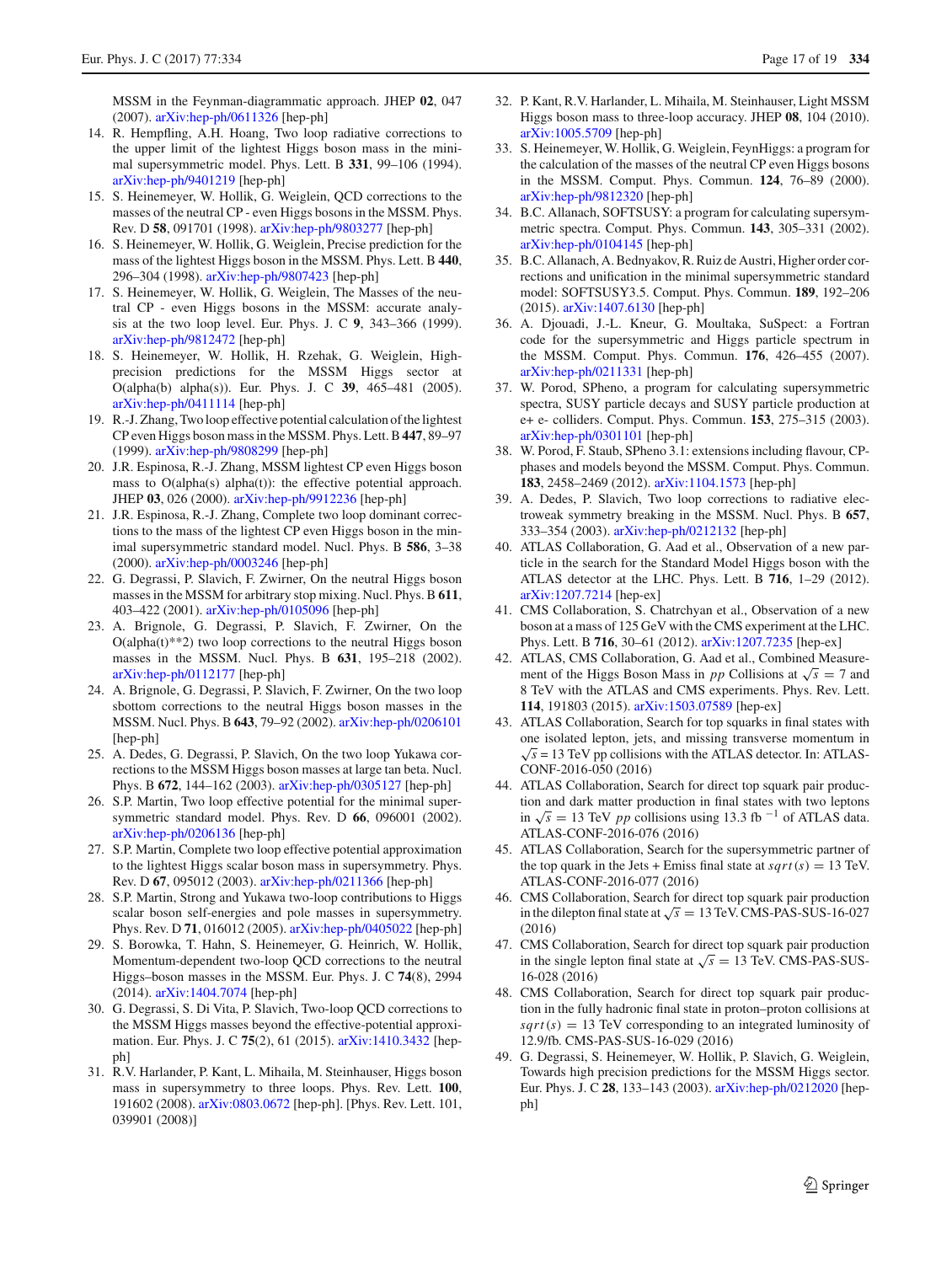- <span id="page-17-0"></span>50. B.C. Allanach, A. Djouadi, J.L. Kneur, W. Porod, P. Slavich, Precise determination of the neutral Higgs boson masses in the MSSM. JHEP **09**, 044 (2004). [arXiv:hep-ph/0406166](http://arxiv.org/abs/hep-ph/0406166) [hep-ph]
- <span id="page-17-1"></span>51. R. Barbieri, M. Frigeni, F. Caravaglios, The supersymmetric Higgs for heavy superpartners. Phys. Lett. B **258**, 167–170 (1991)
- 52. J.R. Espinosa, M. Quiros, Two loop radiative corrections to the mass of the lightest Higgs boson in supersymmetric standard models. Phys. Lett. B **266**, 389–396 (1991)
- <span id="page-17-2"></span>53. J.A. Casas, J.R. Espinosa, M. Quiros, A. Riotto, The lightest Higgs boson mass in the minimal supersymmetric standard model. Nucl. Phys. B**436**, 3–29 (1995). [arXiv:hep-ph/9407389](http://arxiv.org/abs/hep-ph/9407389) [hep-ph]. [Erratum: Nucl. Phys. B 439, 466 (1995)]
- <span id="page-17-3"></span>54. H.E. Haber, R. Hempfling, The Renormalization group improved Higgs sector of the minimal supersymmetric model. Phys. Rev. D **48**, 4280–4309 (1993). [arXiv:hep-ph/9307201](http://arxiv.org/abs/hep-ph/9307201) [hep-ph]
- <span id="page-17-4"></span>55. M. Carena, J.R. Espinosa, M. Quiros, C.E.M. Wagner, Analytical expressions for radiatively corrected Higgs masses and couplings in the MSSM. Phys. Lett. B **355**, 209–221 (1995). [arXiv:hep-ph/9504316](http://arxiv.org/abs/hep-ph/9504316) [hep-ph]
- 56. M. Carena, M. Quiros, C.E.M. Wagner, Effective potential methods and the Higgs mass spectrum in the MSSM. Nucl. Phys. B **461**, 407–436 (1996). [arXiv:hep-ph/9508343](http://arxiv.org/abs/hep-ph/9508343) [hep-ph]
- 57. H.E. Haber, R. Hempfling, A.H. Hoang, Approximating the radiatively corrected Higgs mass in the minimal supersymmetric model. Z. Phys. C **75**, 539–554 (1997). [arXiv:hep-ph/9609331](http://arxiv.org/abs/hep-ph/9609331) [hep-ph]
- <span id="page-17-5"></span>58. M. Carena, H.E. Haber, S. Heinemeyer, W. Hollik, C.E.M. Wagner, G. Weiglein, Reconciling the two loop diagrammatic and effective field theory computations of the mass of the lightest CP - even Higgs boson in the MSSM. Nucl. Phys. B **580**, 29–57 (2000). [arXiv:hep-ph/0001002](http://arxiv.org/abs/hep-ph/0001002) [hep-ph]
- <span id="page-17-6"></span>59. S.P. Martin, Three-loop corrections to the lightest Higgs scalar boson mass in supersymmetry. Phys. Rev. D **75**, 055005 (2007). [arXiv:hep-ph/0701051](http://arxiv.org/abs/hep-ph/0701051) [hep-ph]
- <span id="page-17-22"></span>60. J.R. Espinosa, I. Navarro, Radiative corrections to the Higgs boson mass for a hierarchical stop spectrum. Nucl. Phys. B **615**, 82–116 (2001). [arXiv:hep-ph/0104047](http://arxiv.org/abs/hep-ph/0104047) [hep-ph]
- <span id="page-17-7"></span>61. N. Arkani-Hamed, S. Dimopoulos, Supersymmetric unification without low energy supersymmetry and signatures for fine-tuning at the LHC. JHEP **06**, 073 (2005). [arXiv:hep-th/0405159](http://arxiv.org/abs/hep-th/0405159) [hep-th]
- <span id="page-17-8"></span>62. G.F. Giudice, A. Romanino, Split supersymmetry. Nucl. Phys. B **699**, 65–89 (2004). [arXiv:hep-ph/0406088](http://arxiv.org/abs/hep-ph/0406088) [hep-ph]. [Erratum: Nucl. Phys.B706,487(2005)]
- <span id="page-17-9"></span>63. L.J. Hall, Y. Nomura, A finely-predicted Higgs Boson Mass from a finely-tuned weak scale. JHEP **03**, 076 (2010). [arXiv:0910.2235](http://arxiv.org/abs/0910.2235) [hep-ph]
- <span id="page-17-10"></span>64. T. Hahn, S. Heinemeyer, W. Hollik, H. Rzehak, G. Weiglein, Highprecision predictions for the light CP -even Higgs Boson Mass of the minimal supersymmetric standard model. Phys. Rev. Lett. **112**(14), 141801 (2014). [arXiv:1312.4937](http://arxiv.org/abs/1312.4937) [hep-ph]
- <span id="page-17-11"></span>65. P. Draper, G. Lee, C.E.M. Wagner, Precise estimates of the Higgs mass in heavy supersymmetry. Phys. Rev. D **89**(5), 055023 (2014). [arXiv:1312.5743](http://arxiv.org/abs/1312.5743) [hep-ph]
- <span id="page-17-21"></span>66. E. Bagnaschi, G.F. Giudice, P. Slavich, A. Strumia, Higgs Mass and unnatural supersymmetry. JHEP **09**, 092 (2014). [arXiv:1407.4081](http://arxiv.org/abs/1407.4081) [hep-ph]
- <span id="page-17-12"></span>67. J. Pardo Vega, G. Villadoro, SusyHD: Higgs mass determination in supersymmetry. JHEP **07**, 159 (2015). [arXiv:1504.05200](http://arxiv.org/abs/1504.05200) [hepph]
- <span id="page-17-13"></span>68. D. Buttazzo et al., Investigating the near-criticality of the Higgs boson. JHEP **12**, 089 (2013). [arXiv:1307.3536](http://arxiv.org/abs/1307.3536) [hep-ph]
- <span id="page-17-14"></span>69. J. Pardo Vega, G. Villadoro, SusyHD. [http://www.ictp.it/~susyhd.](http://www.ictp.it/~susyhd) Accessed 18 May 2017
- <span id="page-17-15"></span>70. G. Lee, C.E.M. Wagner, MhEFT. [http://gabrlee.com/code/.](http://gabrlee.com/code/) Accessed 18 May 2017
- <span id="page-17-16"></span>71. G. Lee, C.E.M. Wagner, Higgs bosons in heavy supersymmetry with an intermediate m*A*. Phys. Rev. D **92**(7) , 075032 (2015). [arXiv:1508.00576](http://arxiv.org/abs/1508.00576) [hep-ph]
- <span id="page-17-17"></span>72. P. Athron, J.-H. Park, D. Stöckinger, A. Voigt, FlexibleSUSY/HSSUSY/FlexibleEFTHiggs. [https://flexiblesusy.hep](https://flexiblesusy.hepforge.org/) [forge.org/.](https://flexiblesusy.hepforge.org/) Accessed 18 May 2017
- <span id="page-17-18"></span>73. P. Athron, J.-H. Park, T. Steudtner, D. Stöckinger, A. Voigt, Precise Higgs mass calculations in (non-)minimal supersymmetry at both high and low scales.  $arXiv:1609.00371$  [hep-ph]
- <span id="page-17-19"></span>74. P. Athron, J.-H. Park, D. Stöckinger, A. Voigt, FlexibleSUSY-A spectrum generator generator for supersymmetric models. Comput. Phys. Commun. **190**, 139–172 (2015). [arXiv:1406.2319](http://arxiv.org/abs/1406.2319) [hepph]
- <span id="page-17-20"></span>75. F. Staub, W. Porod, Improved predictions for intermediate and heavy supersymmetry in the MSSM and beyond. [arXiv:1703.03267](http://arxiv.org/abs/1703.03267) [hep-ph]
- <span id="page-17-23"></span>76. H. Bahl, W. Hollik, Precise prediction for the light MSSM Higgs boson mass combining effective field theory and fixed-order calculations. Eur. Phys. J. C **76**(9), 499 (2016). [arXiv:1608.01880](http://arxiv.org/abs/1608.01880) [hep-ph]
- <span id="page-17-24"></span>77. H. Bahl, T. Hahn, S. Heinemeyer, W. Hollik, S. Passehr, H. Rzehak, G. Weiglein, FeynHiggs 2.12.2. [http://www.feynhiggs.de/.](http://www.feynhiggs.de/) Accessed 18 May 2017
- <span id="page-17-25"></span>78. N. Bernal, A. Djouadi, P. Slavich, The MSSM with heavy scalars. JHEP **07**, 016 (2007). [arXiv:0705.1496](http://arxiv.org/abs/0705.1496) [hep-ph]
- <span id="page-17-26"></span>79. G.F. Giudice, A. Strumia, Probing High-scale and split supersymmetry with Higgs mass measurements. Nucl. Phys. B **858**, 63–83 (2012). [arXiv:1108.6077](http://arxiv.org/abs/1108.6077) [hep-ph]
- <span id="page-17-27"></span>80. R. Hempfling, Yukawa coupling unification with supersymmetric threshold corrections. Phys. Rev. D **49**, 6168–6172 (1994)
- 81. L.J. Hall, R. Rattazzi, U. Sarid, The Top quark mass in supersymmetric SO(10) unification. Phys. Rev. D **50**, 7048–7065 (1994). [arXiv:hep-ph/9306309](http://arxiv.org/abs/hep-ph/9306309) [hep-ph]
- <span id="page-17-28"></span>82. M. Carena, M. Olechowski, S. Pokorski, C.E.M. Wagner, Electroweak symmetry breaking and bottom–top Yukawa unificatio. Nucl. Phys. B **426**, 269–300 (1994). [arXiv:hep-ph/9402253](http://arxiv.org/abs/hep-ph/9402253) [hepph]
- <span id="page-17-29"></span>83. M. Carena, D. Garcia, U. Nierste, C.E.M. Wagner, Effective Lagrangian for the  $\bar{t}bH^{+}$  interaction in the MSSM and charged Higgs phenomenology. Nucl. Phys. B **577**, 88–120 (2000). [arXiv:hep-ph/9912516](http://arxiv.org/abs/hep-ph/9912516) [hep-ph]
- <span id="page-17-30"></span>84. Particle Data Group Collaboration, C. Patrignani et al., Review of particle physics. Chin. Phys. C **40**(10), 100001 (2016)
- <span id="page-17-31"></span>85. S. Willenbrock, C. Zhang, Effective field theory beyond the standard model. Ann. Rev. Nucl. Part. Sci. **64**, 83–100 (2014). [arXiv:1401.0470](http://arxiv.org/abs/1401.0470) [hep-ph]
- 86. E. Masso, An effective guide to beyond the standard model physics. JHEP **10**, 128 (2014). [arXiv:1406.6376](http://arxiv.org/abs/1406.6376) [hep-ph]
- 87. A. Pomarol, Higgs Physics, in *Proceedings, 2014 European School of High-Energy Physics (ESHEP 2014): Garderen, The Netherlands, June 18–July 01 2014*, pp. 59–77 (2016). [arXiv:1412.4410](http://arxiv.org/abs/1412.4410) [hep-ph]
- 88. A. Falkowski, Effective field theory approach to LHC Higgs data. Pramana **87**(3), 39 (2016). [arXiv:1505.00046](http://arxiv.org/abs/1505.00046) [hep-ph]
- <span id="page-17-32"></span>89. A. David, G. Passarino, Through precision straits to next standard model heights. Rev. Phys. **1**, 13–28 (2016). [arXiv:1510.00414](http://arxiv.org/abs/1510.00414) [hep-ph]
- <span id="page-17-33"></span>90. B. Grzadkowski, M. Iskrzynski, M. Misiak, J. Rosiek, Dimensionsix terms in the standard model Lagrangian. JHEP **10**, 085 (2010). [arXiv:1008.4884](http://arxiv.org/abs/1008.4884) [hep-ph]
- <span id="page-17-34"></span>91. R. Huo, Effective field theory of integrating out Sfermions in the MSSM: complete one-loop analysis. [arXiv:1509.05942](http://arxiv.org/abs/1509.05942) [hep-ph]
- <span id="page-17-35"></span>92. A. Drozd, J. Ellis, J. Quevillon, T. You, The universal one-loop effective action. JHEP **03**, 180 (2016). [arXiv:1512.03003](http://arxiv.org/abs/1512.03003) [hepph]